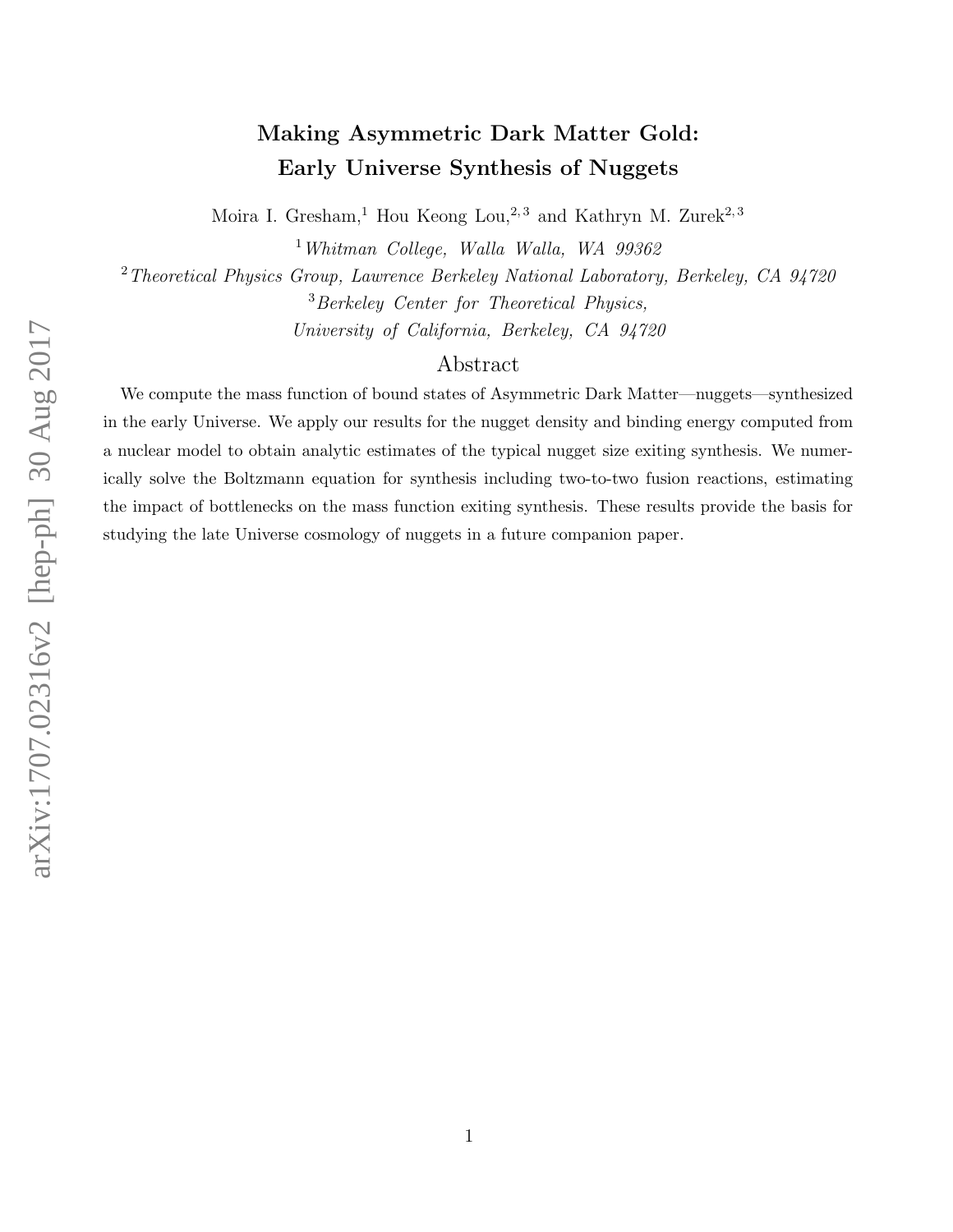## **CONTENTS**

| I. Introduction                                                          | $\overline{2}$ |
|--------------------------------------------------------------------------|----------------|
| II. A Nuclear Model for Asymmetric Dark Nuggets                          | $\overline{5}$ |
| A. Binding Energy and the Liquid Drop Model                              | 6              |
| <b>B.</b> Saturation Properties of Nuggets                               | $\overline{7}$ |
| III. Conditions for Synthesis                                            | 8              |
| A. Conditions for Beginning Synthesis                                    | 8              |
| <b>B.</b> Synthesis Temperature                                          | 8              |
| C. Bottlenecks at Low Dark Nugget Number?                                | 12             |
| IV. Nugget Synthesis                                                     | 13             |
| A. Dominant Processes and Cross Sections                                 | 14             |
| <b>B.</b> Boltzmann Equations                                            | 16             |
| C. Large Nugget Formation in the Absence of a Bottleneck                 | 18             |
| D. Nugget Distribution Function in the Absence of a Bottleneck           | 20             |
| E. Large Nugget Formation in the Presence of Bottleneck – Nugget Capture | 24             |
| F. Nugget Distribution and Bottlenecks                                   | 26             |
| V. Conclusions                                                           | 27             |
| Acknowledgments                                                          | 28             |
| References                                                               | 28             |

# <span id="page-1-0"></span>I. INTRODUCTION

Searches for dark matter (DM)—whether through DM annihilations to Standard Model (SM) particles in our galaxy, through observations of structure, through collider searches, or through DM interactions with SM nuclei in underground detectors—have focused on DM that behaves as a single massive particle or as a coherent field configuration. The weakly interacting massive particle (WIMP) and the axion have served as primary motivators of these search techniques; in addition to being well-motivated candidates, they provide sharp predictions for experiments probing the nature of dark matter. It is, however, important to explore well-motivated new ideas for dark matter candidates that lead to qualitatively different experimental signatures of dark matter, and inform new search strategies.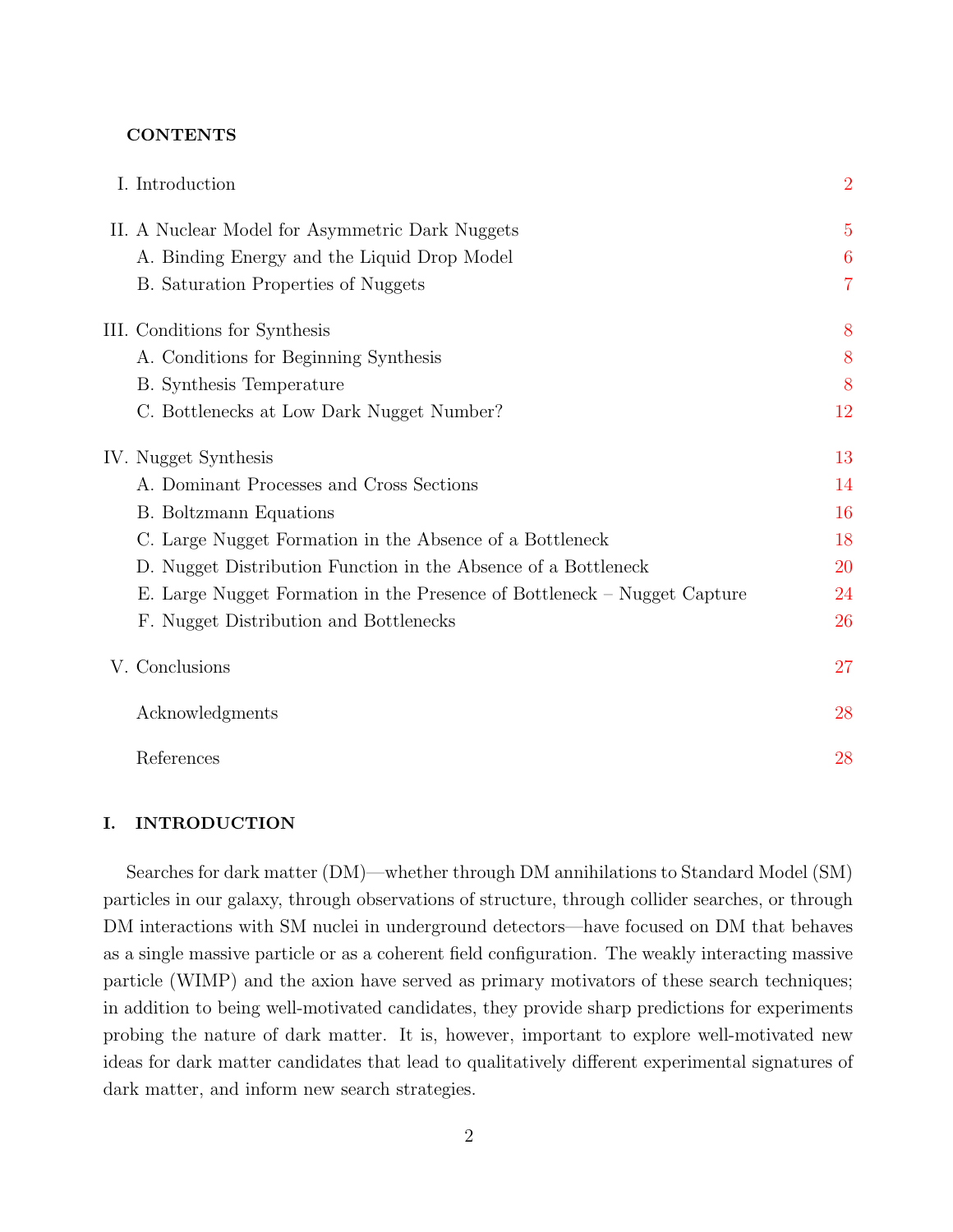Even modest changes in the nature of the dark sector can have radical implications for cosmology and its associated observational constraints. In this paper, we consider a DM particle with a particle-anti-particle asymmetry (as in Asymmetric Dark Matter (ADM), see e.g.  $[1, 2]$  $[1, 2]$  $[1, 2]$ for reviews) that self interacts through an attractive force. Similar to SM nuclei, given a sufficiently strong attractive force, DM particles bind together to form composite states. The size of these composite states depends both on the strength and range of the force, and on the presence or absence of bottlenecks. For example, in the SM, only small nuclei are synthesized in the early Universe because the  $A = 5$ , 8 nuclei are unstable; three helium nuclei must fuse to carbon in order to surpass this bottleneck. In a dark sector, however, such bottlenecks may not be present. This is especially true if a repulsive long-range force like electromagnetism is absent, and if the force mediator binding the dark nuclei is longer range than the nuclear force mediated by QCD mesons.

We study the synthesis of the dark nuclei, which, as in Ref. [\[3\]](#page-28-0), we refer to as "nuggets." Our goal is to obtain results that connect the size of the synthesized nuggets to a simple UV complete model; we employ a model with fermionic ADM and a scalar mediator with arbitrary mass that mediates an attractive dark force. We draw on the results of our companion paper [\[4\]](#page-28-1), which computes the relevant nugget properties—notably the saturation density and binding energy—using the  $\sigma-\omega$  model from nuclear physics. The  $\sigma-\omega$  model, named for the lightest scalar and vector QCD mesons mediating the most important attractive and repulsive interactions that bind large nuclei, employs Relativistic Mean Field Theory (RMFT) in order to solve the equations of motion that determine bulk properties of ground states of nuclei. We use results from [\[4\]](#page-28-1) along with the Compound Nucleus Model to obtain approximations for the fusion and splitting cross-sections.

Synthesis becomes efficient once the temperature of the Universe drops below the binding energy of the nugget. Utilizing simple analytic arguments, along with our results in Ref. [\[4\]](#page-28-1), we are able to obtain an estimate for the typical nugget size just before the era of structure formation. We also obtain a distribution of nugget sizes by solving the Boltzmann equations for synthesis numerically. Using the results of this simulation and argument by analogy to SM nucleosynthesis, in our Coulomb repulsion-free scenario, we argue that a substantial bottleneck is likely to occur only if multiple states adjacent in size (e.g.  $N = 3, 4$ ) are unstable. Superficial bottlenecks, corresponding to isolated states being hard to form (either due to a very low formation cross section or absence of a stable state), do not significantly affect the distribution of nugget size (or mass function) at the end of synthesis.

Our main results are shown in Figs. [2](#page-20-0) and [5,](#page-25-1) for the cases of a presence or absence of a bottleneck to synthesis at low  $N$ . In parameter ranges where two-particle bound states are easily formed in the early universe (see [\[3\]](#page-28-0)), assuming that other substantial bottlenecks at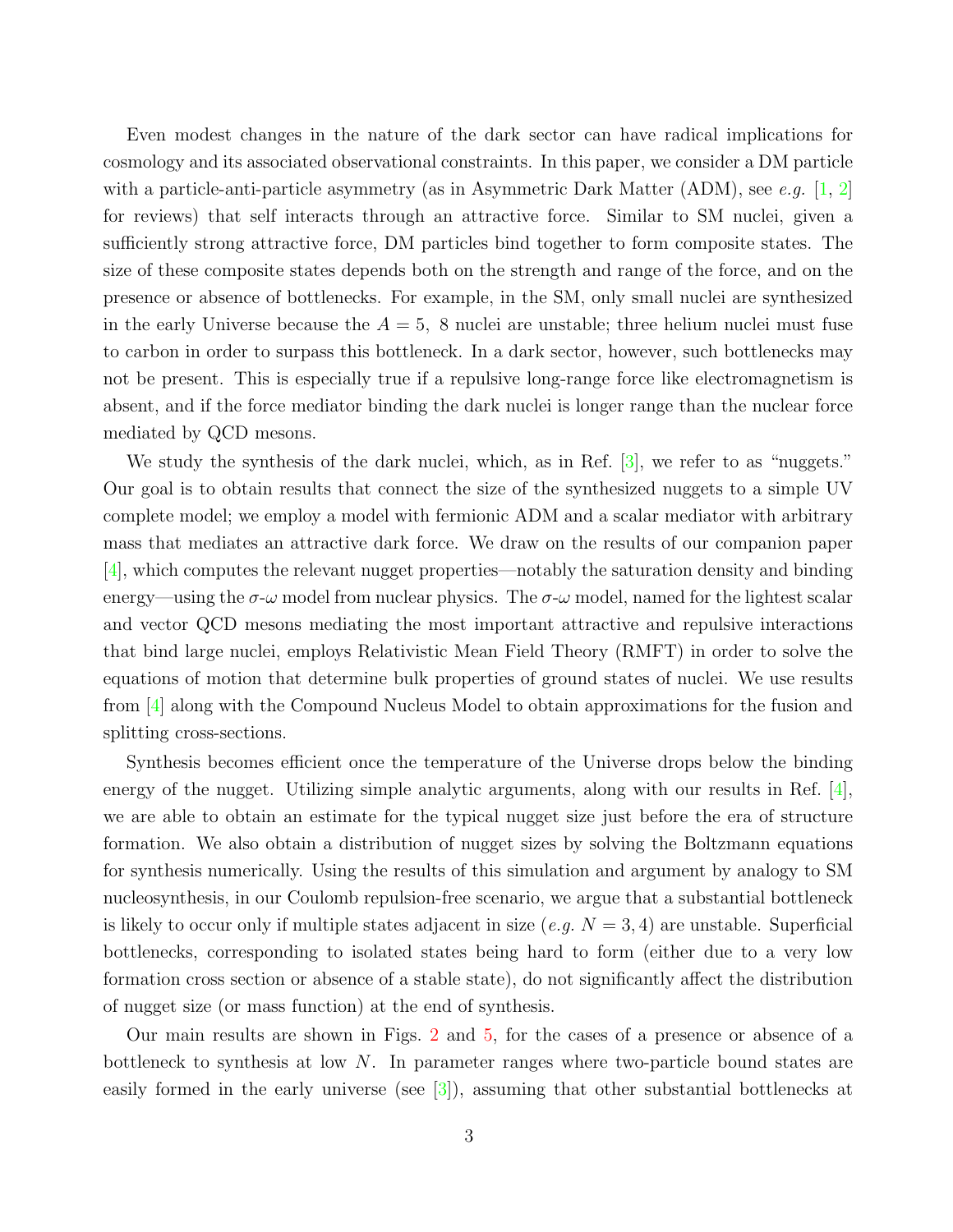low N do not occur, large nuggets can be synthesized in the early universe in the presence of sufficiently attractive and low mass forces. For example, as shown in Fig. [2,](#page-20-0) assuming DM mass  $m_X \sim$  GeV, DM-mediator fine structure coupling constant  $\alpha_{\phi} \sim 0.3$ , and mediator mass  $m_{\phi} \sim$ MeV, the typical nugget size exiting early Universe synthesis is order  $N \sim 10^{12}$  or  $M_N \sim 10^{11}$ GeV, with the sizes scaling as  $N \sim (BE_2^{3/2}/\bar{m}_X^{7/2})^{6/5}$  and  $M_N \sim \bar{m}_X N$ , where the two-particle bound state binding energy that sets the synthesis temperature is  $BE_2 \sim \alpha_\phi^2 m_X/4$  and the nugget saturation mass scale is  $\bar{m}_X \sim \alpha_{\phi}^{-1/4}$  $\sqrt{\frac{1}{4}}\sqrt{m_X m_\phi}$ . Since large nugget binding energies are typically quite large when the DM/mediator mass hierarchy is large, the nugget masses can be significantly smaller than  $m_XN$ .

If synthesis proceeds at all, we find that nuggets are generically synthesized past their saturation size, where the force range,  $m_{\phi}^{-1}$ , sets the nugget size and binding energy along with the coupling and DM mass. Nuggets bound by a scalar mediator much lighter than the dark matter constituent saturate at a larger  $N$ , but by virtue of the effectively stronger coupling in this limit, synthesis to large nuggets occurs more readily. Simulating synthesis with fusion through both mediator and small nugget emission, we show that the spectrum of nugget sizes exiting synthesis can be fairly broad. The mass function exiting synthesis is shown in Fig. [4.](#page-23-1) This may have implications for the late Universe cosmology and detection prospects, which we study in a future companion paper  $[5]$ . Substantial bottlenecks at low N, on the other hand, can lead to a bimodal distribution of dark matter exiting early universe synthesis, with the majority of DM residing in the form of small-N nuggets and a subdominant population of even larger nuggets—for example, as shown in Fig. [5,](#page-25-1) with typical size  $N \sim 10^{20}$  or  $M_N \sim 10^{19}$  GeV for the benchmark quoted above.

Dark matter nugget properties and synthesis ("darkleosynthesis") have been explored elsewhere, though with more limited assumptions for obtaining quantitative results. Early universe synthesis of two-particle bound states was addressed in [\[3\]](#page-28-0); we will utilize these results in the initial step of our analysis. Ref.  $[6]$  considered larger N bound states, but did not address the saturation limit. We will find, however, that nugget synthesis typically terminates with saturated nuggets, even when the attractive force is very light relative to the DM. Ref. [\[7\]](#page-28-4) considered the synthesis of nucleus-like nuggets, assuming dark nuclei properties (notably the saturation density and binding energies) that directly mirror SM nuclei. We utilize similar analysis techniques, but obtain different analytic and numerical results in two primary ways. First, and most importantly, we apply the results of  $\left[4\right]$  for the nugget properties, which implies larger synthesized nugget sizes (by several orders of magnitude). Second, instead of employing a simple fusion model with geometric cross-sections involving a single mediator emission, we consider the Compound Nucleus Model and show that multiple mediator emissions are dominant with possible light dark nugget emission, analogous to nuclear fusion through nucleon or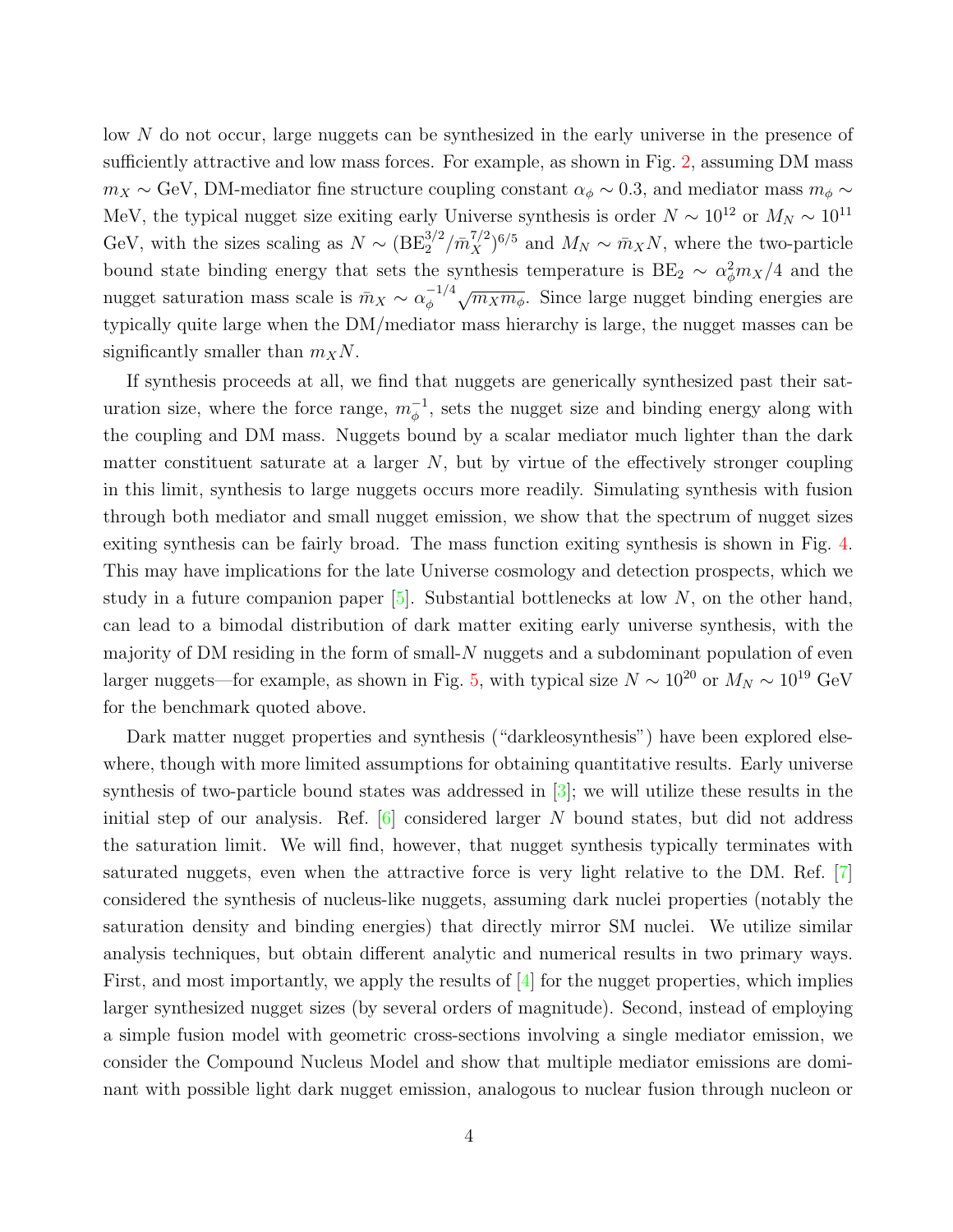$\alpha$  particle emission. Ref.  $[8]$  studied the synthesis of dark nuclei modeled on SM nuclei, with a dark confining force binding the composite dark baryons into nuclei and an additional weak dark electromagnetism enabling "di-darkleon" fusion. Lastly, Ref. [\[9\]](#page-28-6) studied the synthesis of dark spin-0 deuterium forming in a two-flavor, two-color, dark QCD.

The outline of this paper is as follows. In the next section we review the features relevant for synthesis of our nuclear model for ADM nuggets. Then in Sec. [III](#page-7-0) we outline the conditions for synthesis to begin in the context of our simple UV complete model. In Sec. [IV,](#page-12-0) we set up the Boltzmann equations with the appropriate fusion and dissociation rates before solving them. We utilize these results to obtain analytic estimates for the typical nugget size. We conclude with an eye toward future work exploring the impact of dark nuggets on stellar and structure formation.

### <span id="page-4-0"></span>II. A NUCLEAR MODEL FOR ASYMMETRIC DARK NUGGETS

We will consider a model with a single Dirac fermion with attractive self interactions mediated by a lighter, real scalar, governed by

$$
\mathcal{L} = \bar{X} \left[ i\partial \hspace{-0.5em}/ - (m_X - g_\phi \phi) \right] X + \frac{1}{2} (\partial \phi)^2 - \frac{1}{2} m_\phi^2 \phi^2 - V(\phi). \tag{1}
$$

As discussed in detail in [\[4\]](#page-28-1), large collections of dark matter can form stable bound states when  $\alpha_{\phi} \frac{m_{\chi}^2}{m_{\phi}^2} \gtrsim 2.6$ , where  $\alpha_{\phi} = g_{\phi}^2/4\pi$ . Two-body bound states form when  $\frac{\alpha_{\phi}}{2}$  $\frac{m_X}{m_X}$  $\frac{m_X}{m_\phi} \gtrsim 0.84$  (assuming perturbative coupling; see [\[3\]](#page-28-0) and references therein). Here we are interested in the synthesis of such bound states in the early Universe. As we will see, for synthesis to begin with two-particle bound states, it is important that the force mediator be light enough to be produced on shell in the fusion process, such that that  $BE_2 \gtrsim m_\phi$ . Since, for perturbative coupling,  $BE_2 \sim \alpha_\phi^2 m_X$ , one generally needs  $m_X > m_\phi$ .

It is also natural to consider a strongly coupled dual of this model where X is the analog of a nucleon and  $\phi$  is the analog of the lightest scalar meson,  $\sigma$  (or  $f_0$ ). In a composite model, one expects other meson degrees of freedom such as vectors (like the  $\omega$ ) and pseudoscalars (like pions) to mediate repulsive and/or spin-dependent interactions of comparable importance. If there is an additional approximate symmetry in the dark sector, the analog of isospin-dependent interactions may also be important. One also naively expects a mass hierarchy between the dark matter constituents (baryons) and force mediators (mesons) to be moderate, and for the masses of the mesons to be of very similar size. As discussed in  $[4]$ , if this is the case, it is unlikely that there is a viable region of parameter space in which any of the mesons is lighter than the two-body binding energy, which will stifle early Universe synthesis.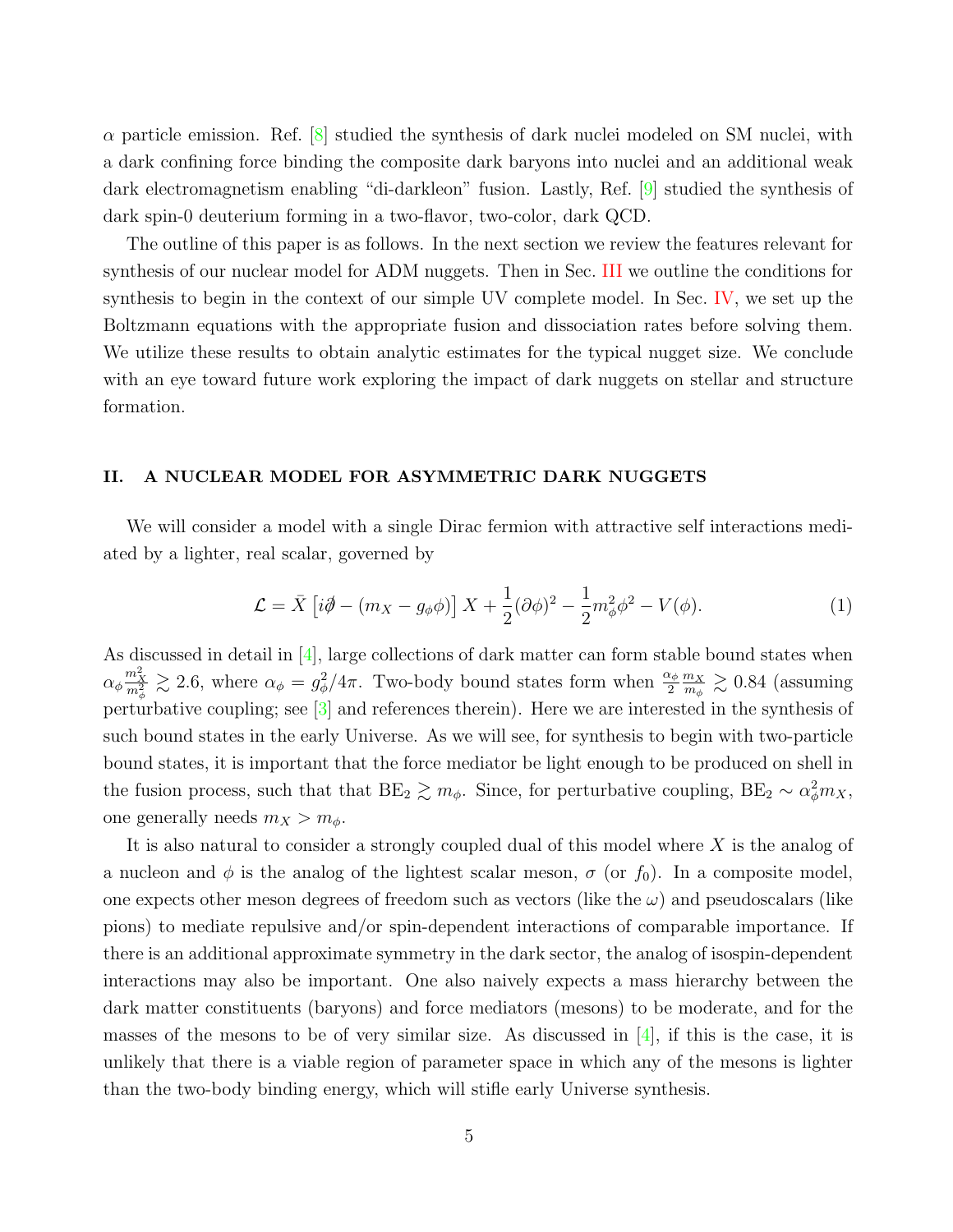In the SM, deuterium forms through  $p+n \to D+\gamma$ . The deuterium binding energy  $\sim 2 \text{ MeV}$ is significantly smaller than  $m_{\pi^0} \sim 135$  MeV. Without electromagnetism, fusion into deuterium would require  $\pi^0$  emission. Such a process would then only be efficient at temperatures near  $m_{\pi}$ , where dissociation would dominate. So, taking a cue from the SM, why not just add a dark photon in order to enable the first step of synthesis? (This is precisely the scenario considered in  $[8]$ .) There are costs. Including a dark photon will destabilize dark nuggets of sufficiently large size—just as electromagnetism helps to destabilize large nuclei. The larger the coupling, the smaller the size at which nuggets will destabilize. So allowing for very large nuggets requires very small coupling. But the smaller the coupling the smaller the 2-body fusion cross section.

Due to these complications, we will focus on the case of an attractive force mediator only, where there is a large parameter space for efficient nugget synthesis. We will restrict our attention to perturbative couplings, where we have a good handle on the 2-body bound state properties that govern the initiation of early Universe synthesis, even though the RMFT used to deduce properties of large nuggets is valid also for nonperturbative coupling. In our synthesis estimates that follow, the behavior of binding energy and fusion cross sections as a function of nugget size will be important. Thus here we first summarize these features of nuggets, justified and presented in more detail in [\[4\]](#page-28-1).

## <span id="page-5-0"></span>A. Binding Energy and the Liquid Drop Model

In  $[4]$ , relativistic mean field theory (RMFT) was used to derive the behavior of nugget structure (density, size) and binding energy as a function of the nugget number, N. RMFT applied to nucleons has been used to accurately model bulk properties of large nuclei such as binding energy, density, and the saturation property of nuclei—that the density is relatively constant as a function of mass number [\[10\]](#page-28-7).

As one expects since the only force in play is attractive, the binding energy per dark number increases as a function of N. At some N determined roughly by  $N_{\text{sat}} \sim \left(\alpha_{\phi} \frac{m_{\phi}^2}{m_X^2}\right)$  $\int^{-3/4}$ , the binding energy per dark number levels off, asymptoting towards a constant determined as a fraction of  $m_X$  by the combination of parameters,  $C^2 \equiv \alpha_\phi \frac{m_X^2}{m_\phi^2}$  (a larger fraction for larger  $C^2$ ). At  $N > N<sub>sat</sub>$ , the density as a function of N also approaches a constant, exhibiting saturation behavior: adding further constituents does not change the nugget density but simply increases the nugget size as  $R(N) \propto N^{1/3}$ . For  $N > N_{\text{sat}}$ , just as for large nuclei which exhibit saturation, a liquid drop model gives a good description of the nugget binding energy:

<span id="page-5-1"></span>
$$
Nm_X - BE_N \approx N\mu_0 + \epsilon_{\rm surf} N^{2/3}
$$
\n(2)

where  $0 < \mu_0 < m_X$  is a bulk energy constant equivalent to the chemical potential of infinitely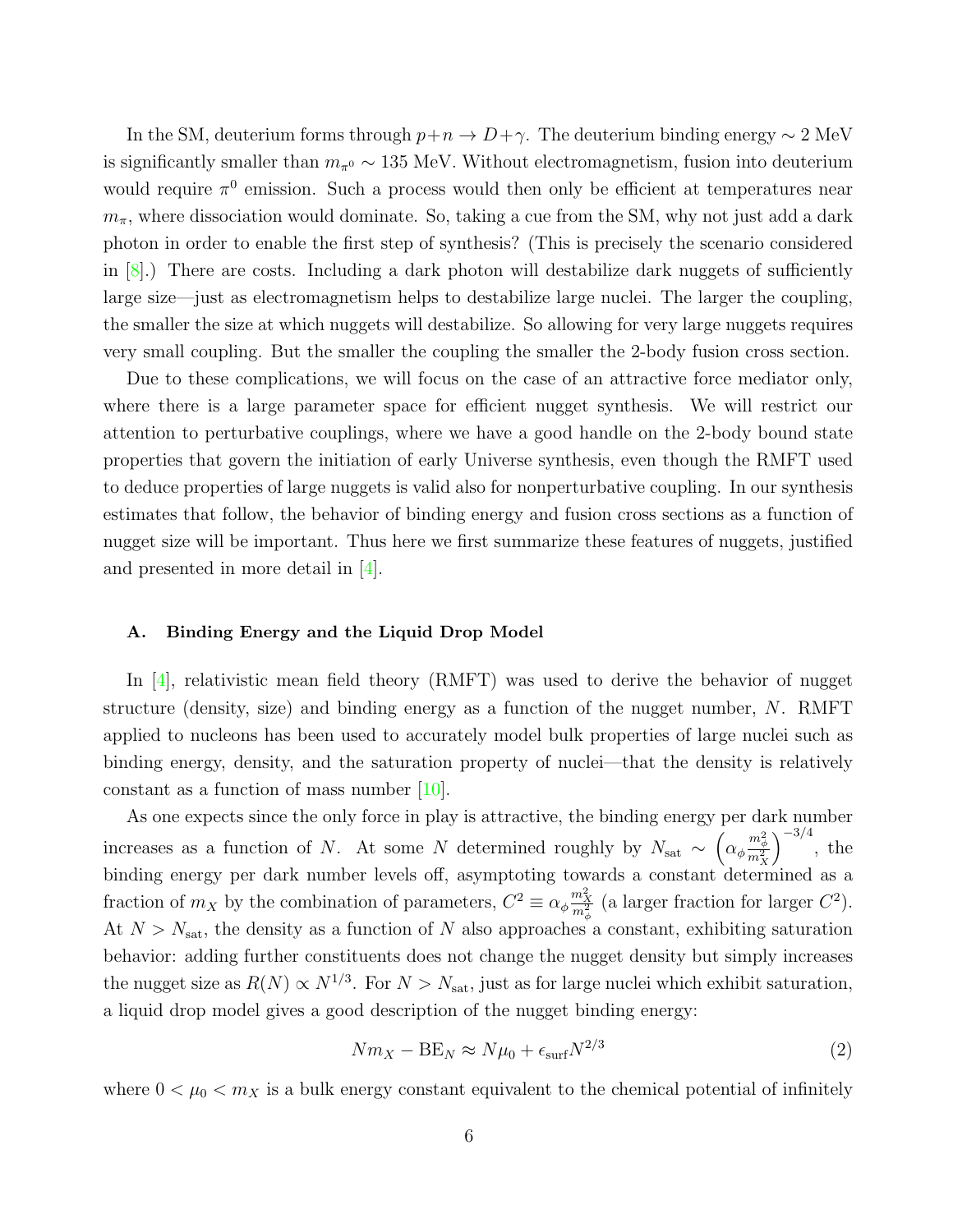large nuggets and  $\epsilon_{\text{surf}}N^{2/3} > 0$  (with  $N_{\text{sat}}^{1/3}(m_X - \mu_0) \gg \epsilon_{\text{surf}}$ ) is a correction term proportional to the surface area of the nugget that takes into account the dearth of close-range attractive interactions of constituents at the surface which would have decreased the energy of the configuration. The infinite matter chemical potential  $\mu_0$  approaches  $m_X$  as  $C^2 \to \infty$  and the surface energy constant  $\epsilon_{\text{surf}}$  grows with decreasing  $m_{\phi}/m_X$  and decreasing  $\alpha_{\phi}$ . (See Table I of [\[4\]](#page-28-1).)

## <span id="page-6-0"></span>B. Saturation Properties of Nuggets

In the following sections, we will show that in the range of parameter space in which 2-body synthesis proceeds easily, nuggets are generically synthesized up to sizes beyond which they exhibit saturation behavior. We are able to self-consistently estimate the results of synthesis in terms of the saturation properties of nuggets: chiefly, in terms of average nugget mass per dark number,  $\bar{m}_X = m_X - \text{BE}_N/N \sim \mu_0$  and nugget length scale  $r_0 \approx \left(\frac{4}{3}\right)$  $(\frac{4}{3}\pi n_{\text{sat}})^{-1/3}$ , with  $n_{\text{sat}}$ the saturation number density.

In the limit where large nuggets are strongly bound (which is generally true when  $\alpha_{\phi} < 1$ and  $BE_2 > m_\phi$ ), the saturated nugget parameters  $r_0$  and  $\bar{m}_{X0}$  are given approximately by,

<span id="page-6-1"></span>
$$
\bar{m}_{X0} \approx \left(\frac{3\pi}{2\alpha_{\phi}}\right)^{1/4} \sqrt{m_X m_{\phi}} \quad \text{and} \quad r_0 \approx \left(\frac{9\pi}{4}\right)^{1/3} \frac{1}{\bar{m}_{X0}}.\tag{3}
$$

The  $\bar{m}_{X0} \to m_X$  limit represents the limit of no binding, where the above equations are invalid. Inclusion of a quartic potential of the form  $V(\phi) = \frac{4}{3}\lambda_4\alpha_{\phi}^2\phi^4$  leads to an effective scalar mass,

$$
m_{\phi \text{eff}} = \sqrt{m_{\phi}^2 + \lambda_4 \frac{2\alpha_{\phi}}{3\pi} (m_X - m_*)^2},\tag{4}
$$

where  $m_*$  is the effective DM mass, related to the scalar field VEV through  $m_* = m_X - g_\phi \langle \phi \rangle$ . The equations of motion guarantee that  $m_* \geq 0$ . In the limit where  $\alpha_{\phi} m_X^2 \gg m_{\phi}^2$  and  $\lambda_4 \ll 1$ ,  $m_* \ll m_X$  and we find Eq. [\(3\)](#page-6-1) holds if we replace  $m_\phi$  with  $m_{\phi\text{eff}}$ . See [\[4\]](#page-28-1) for details.

The saturation size,  $N_{\text{sat}} \sim (r_0 m_{\phi \text{eff}})^{-3}$ , corresponding to the point where nugget radius exceeds the force range,  $R \gtrsim m_{\text{def}}^{-1}$ , is also important in checking the consistency of our estimates. In the synthesis estimates that follow, we will assume  $\lambda_4 \ll 1$  so that the effects of the quartic potential are essentially encapsulated in  $m_{\phi$ eff. We will frame our analysis as if the potential is completely absent, but we note that our results hold equally well when a quadratic potential with  $\lambda_4 \lesssim 0.01$  is included through taking  $m_{\phi} \to m_{\phi \text{eff}}$ . It should also be noted that, even if a large hierarchy between  $m_{\phi}$  and  $m_X$  is achieved, the quartic coupling will limit the size of the  $m_X/m_{\text{eff}}$  hierarchy relevant to nugget properties.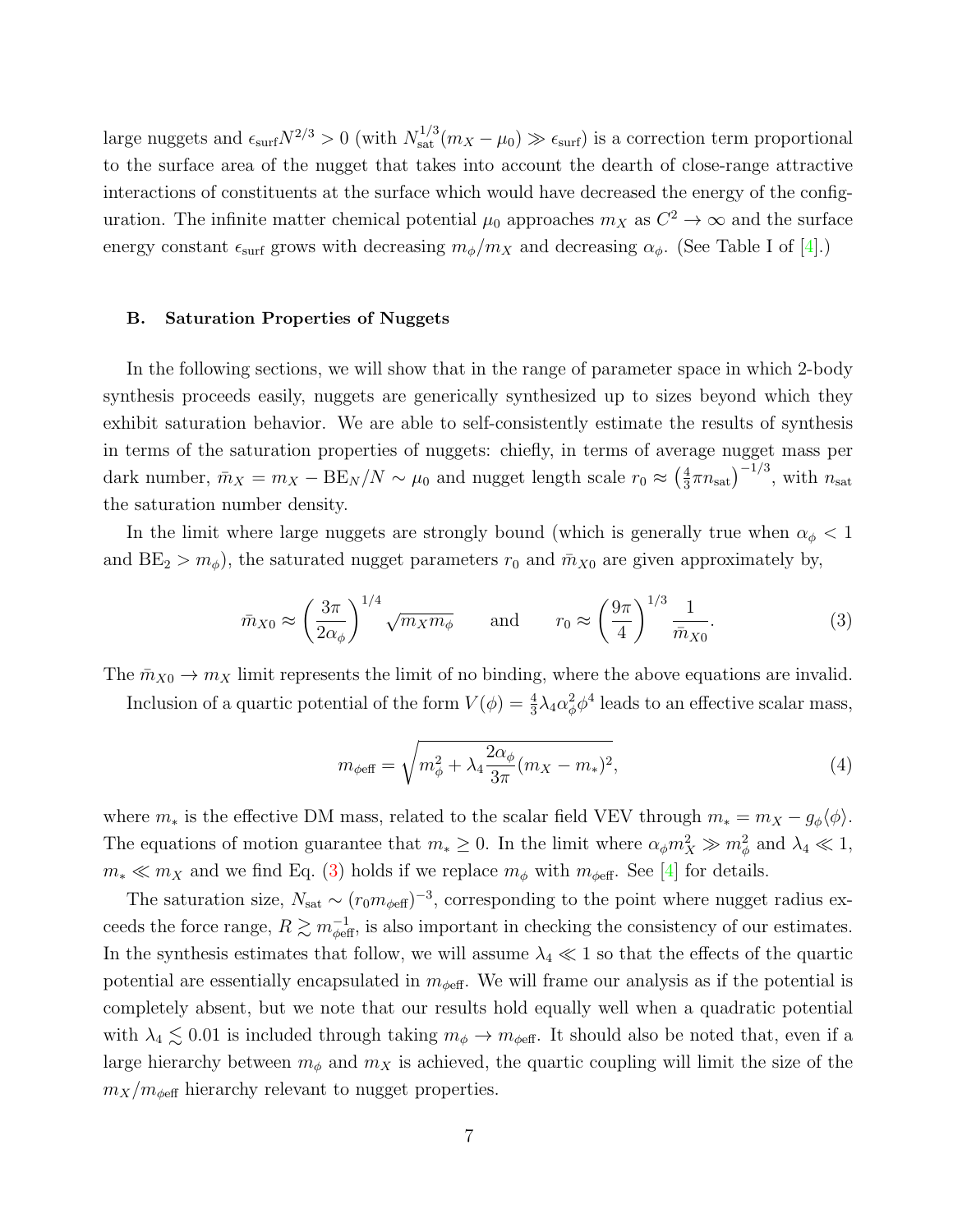#### <span id="page-7-0"></span>III. CONDITIONS FOR SYNTHESIS

Here we discuss conditions for initiating synthesis with formation of two-dark-nugget bound states,  $X$ , the temperature at which this initiation occurs, and possible bottlenecks at low dark nugget number. We will follow nuclear physics convention and denote each dark nugget species as  ${}^N\!X$ , where N is the dark nugget number.

#### <span id="page-7-1"></span>A. Conditions for Beginning Synthesis

Nugget synthesis begins in the early Universe when  $X$  bound states form. This very first stage of synthesis corresponds to passing the two-DN bottleneck, analogous to the deuterium bottleneck in BBN. The bound state  $X$  can begin to accumulate if the  $X$  formation rate exceeds the Hubble expansion rate when the dissociation rate drops below the formation rate. This occurs when the number density of mediators energetic enough to dissociate the  $X$  drops below the  $X$  equilibrium number density.

Because formation through the process  $X + X \to 2X + \phi$  is typically inefficient when  $m_{\phi} \gtrsim$  $BE<sub>2</sub>$ , as argued in detail in Ref.  $[3]$ , efficient two-DN synthesis generally requires

<span id="page-7-4"></span>
$$
BE_2 \approx \alpha_\phi^2 \frac{m_X}{4} \gtrsim m_\phi, \qquad \text{(first }^2 \text{X synthesis condition)} \tag{5}
$$

where we have used the expression for 2-body Yukawa bound state binding energy in the Coulomb (hydrogen-like) limit, which is self consistent as long as the coupling is perturbative. In addition, for the formation rate to exceed the Hubble rate at any temperature below the X freeze-out temperature, we also require (see [\[3\]](#page-28-0)),

<span id="page-7-3"></span>
$$
\alpha_{\phi} \gtrsim 0.1 \left(\frac{m_X}{100 \text{ GeV}}\right)^{1/3} \qquad \text{(second }^2 \text{X synthesis condition)}.
$$
 (6)

Fig. [1](#page-8-0) shows these  $X$  synthesis conditions, along with the region of parameter space for which the  $X$  synthesis temperature—as we discuss in the next section—is an order of magnitude larger than the temperature at matter-radiation equality,  $T_{syn} > 10 T_{eq}$ . It is interesting to note that synthesis can begin significantly before the end of radiation domination only if  $\alpha_{\phi} \gtrsim 0.01$ .

#### <span id="page-7-2"></span>B. Synthesis Temperature

Since dissociation of  ${}^{2}X$  must become inefficient relative to formation in order for synthesis to begin, and because dissociation becomes inefficient only once the temperature drops below the binding energy, the big bang darkleosynthesis temperature,  $T_{syn}$ , is typically set by  $BE_2$ . This is analogous to BBN, where  $T_{\text{BBN}}$  is set by the deuteron binding energy,  $BE_D \sim 2 \text{ MeV}$ .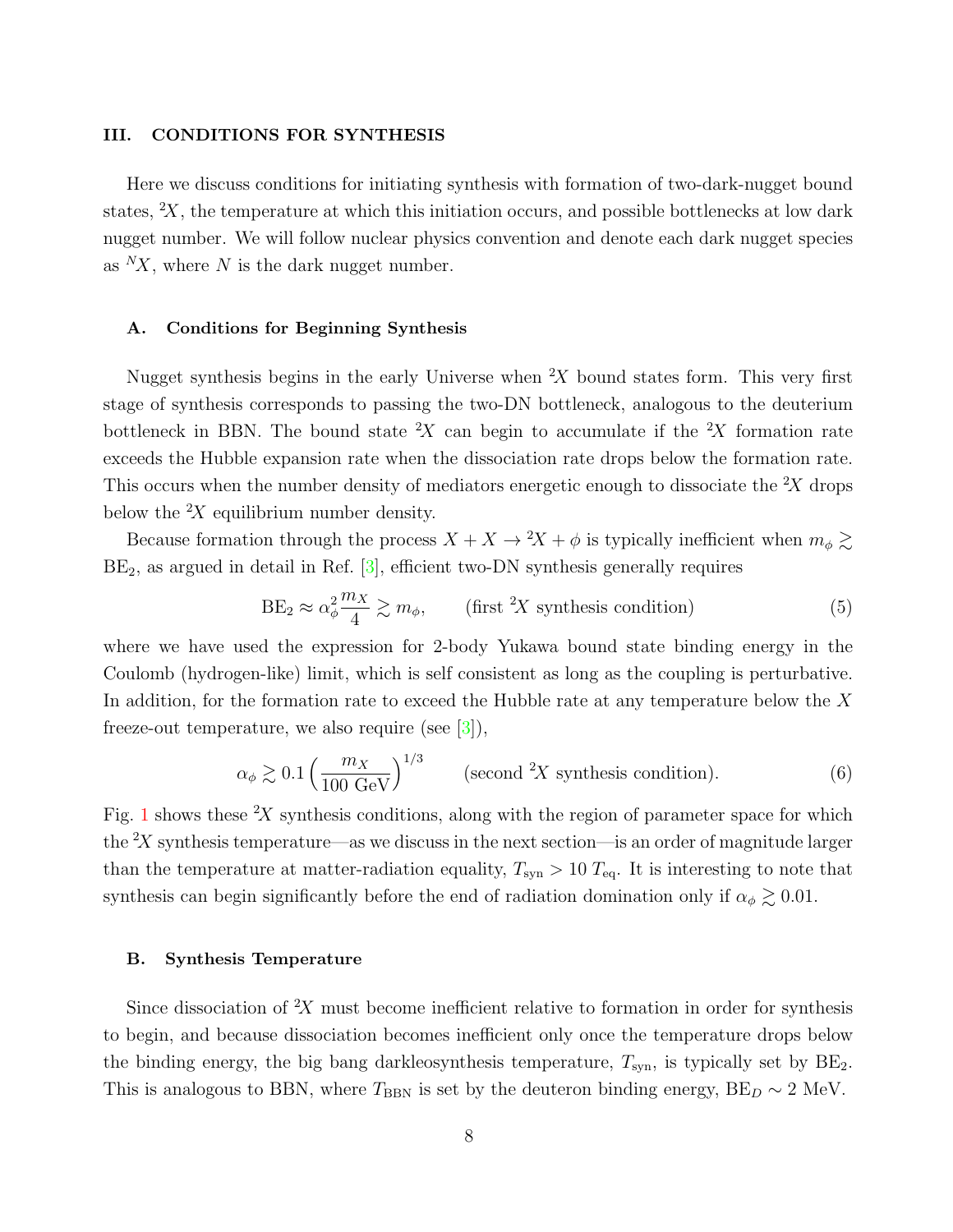

<span id="page-8-0"></span>FIG. 1. Approximate conditions for synthesis to begin with efficient formation of  ${}^2X$ . The top line corresponds to the condition for the formation rate to ever be larger than the Hubble rate in the  $BE_2 \gg m_\phi$  limit (Eq. [\(6\)](#page-7-3)). The bottom line shows the condition for synthesis to begin when the temperature is an order of magnitude larger than  $T_{eq}$ . The dashed lines correspond to  $BE_2 = m_\phi$ ; at least roughly speaking,  $BE_2 > m_\phi$  (Eq. [\(5\)](#page-7-4)) in order for the dissociation rate to ever dip below the formation rate.

More specifically, one can estimate  $T_{\rm BBN}$  by setting the number density of photons with energy greater than  $BE_D$  equal to the deuteron equilibrium number density, and solving for the temperature. Because the baryon to photon ratio is so small, the temperature must fall to order  $T_{\text{BBN}} \sim BE_D/37$ . Following the same logic, and ignoring all but the <sup>2</sup>X ground state, chemical equilibrium implies a Saha relation

$$
n_{2X} = \frac{n_{1X}^2}{4} \left( 2 - \frac{\text{BE}_2}{m_X} \right)^{3/2} \left( \frac{m_X T_X}{2\pi} \right)^{-3/2} e^{\text{BE}_2/T_X},\tag{7}
$$

where we have taken the  $\phi$  chemical potential to be zero, which is valid as long as number changing processes for  $\phi$  are still efficient. At the very beginning of synthesis the total dark number density  $n_X$  is dominated by unbound Xs so that we may take  $n_X \approx n_X = \frac{\Omega_{DM}}{\Omega_B}$  $\Omega_B$  $m_p$  $\frac{m_p}{\bar{m}_X} n_B$ where  $\bar{m}_X$  is the average mass per dark number at the end of synthesis.

The equilibrium number density of  $\phi$ s with enough energy to dissociate  ${}^{2}X$  is

$$
n_{\phi}(\epsilon > \text{BE}_2) = \frac{1}{2\pi^2} \int_{\text{BE}_2 > m_{\phi}}^{\infty} \frac{\sqrt{\epsilon^2 - m_{\phi}^2}}{e^{(\epsilon - \mu_{\phi})/T_{\phi}} - 1} \epsilon \, d\epsilon \approx \frac{e^{-\text{BE}_2/T_X} (\text{BE}_2)^2 T_X}{2\pi^2},\tag{8}
$$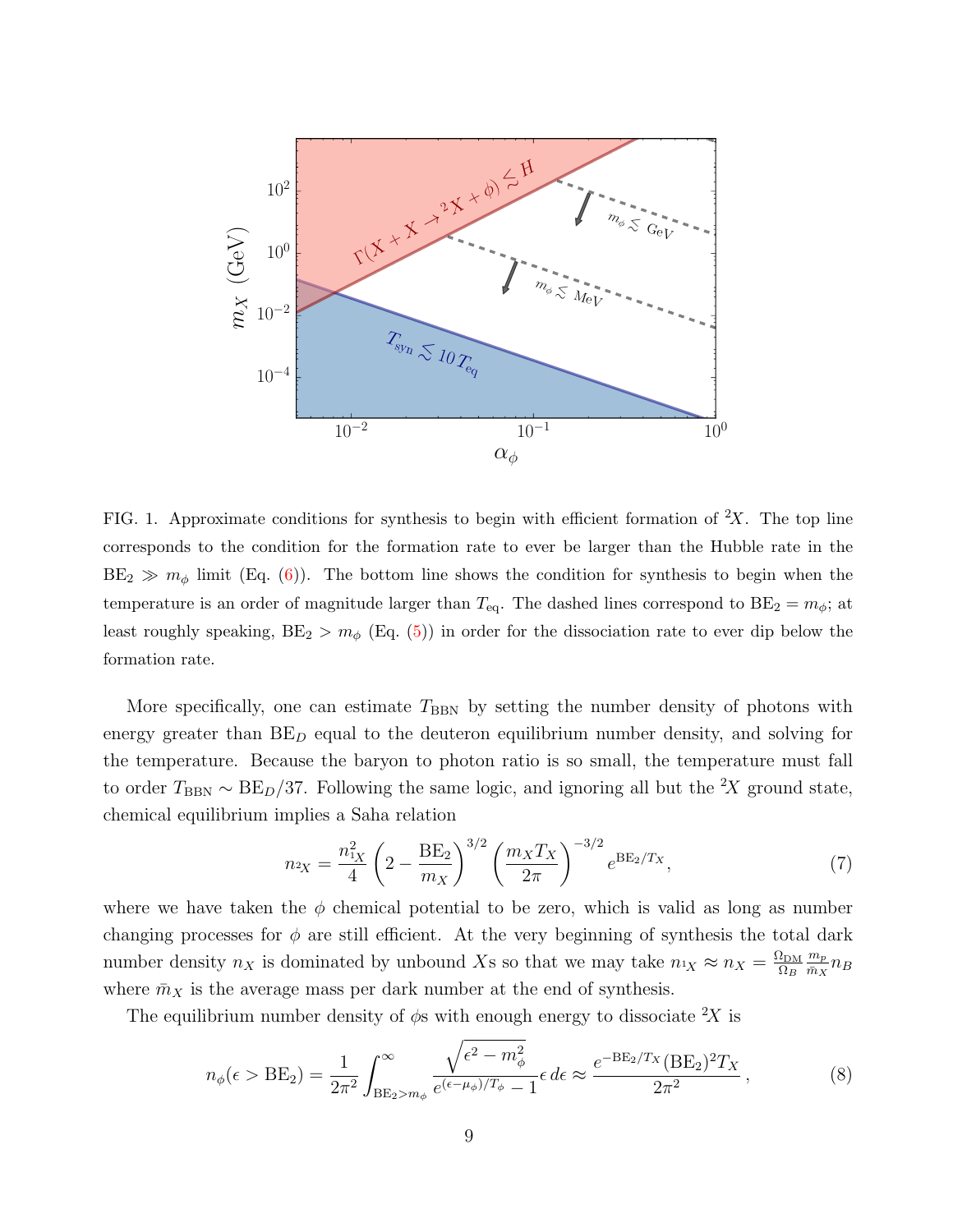where again we have set  $\mu_{\phi} = 0$  and  $T_{\phi} = T_X$ . Setting  $n_{\phi}(\epsilon > BE_2) = n_{2X}$  leads to the condition for synthesis temperature,

$$
e^{-2BE_2/T_X^{\text{syn}}} \left(\frac{BE_2}{T_X^{\text{syn}}}\right)^{7/2} \approx 10^{-15} \left(\frac{g_{*S}(T_\gamma^{\text{syn}})}{10.75} \left(\frac{T_\gamma^{\text{syn}}}{T_X^{\text{syn}}}\right)^3 \frac{\text{GeV}}{\bar{m}_X}\right)^2 \left(\frac{BE_2}{m_X}\right)^{3/2},\tag{9}
$$

where we have assumed  $BE_2 \ll m_X$ . For MeV  $\lesssim m_X \lesssim$  TeV, 0.01  $\lesssim \alpha_{\phi} \lesssim 0.3$ , and including other constraints for <sup>2</sup>X synthesis discussed above (Eqs. [\(5\)](#page-7-4) and [\(6\)](#page-7-3)), we find that  $BE_2/T_X^{\text{syn}} \sim 10$ to 30.

Here we briefly discuss the relationship between the DM and SM bath temperatures. Suppose the dark sector kinetically decouples from the SM at temperature  $T_d$ , when the DM bath is still relativistic. Then, while the DM bath is still relativistic, the ratio of dark to SM temperatures changes only when some relativistic species falls out of chemical equilibrium and dumps its entropy in one bath or the other. Supposing only the SM bath is heated relative to the DM bath, for example, then  $\frac{T_{\gamma}}{T_X} \sim$  $\int g_{\rm SM}(T_d)$  $g_{\rm SM}(T_\gamma)$  $\int^{1/3}$  where  $g_{\text{SM}}(T_d)$  counts the number of relativistic degrees of freedom in the SM when the two sectors decoupled and  $g_{\text{SM}}(T_{\gamma})$  counts them at temperature  $T_{\gamma}$ . When  $\phi$  becomes nonrelativistic and decays, its entropy is dumped either into some hidden sector bath (which would heat that bath relative to the SM bath) or into the SM bath, heating it further. If  $m_{\phi} \gtrsim 5$  MeV when it decays to the SM (whether electrons or neutrinos), there is little effect on BBN or CMB measurements of the number of relativistic degrees of freedom,  $N_{\text{eff}}$  [\[11\]](#page-28-8); if, on the other hand,  $m_{\phi} \lesssim 5 \text{ MeV}$  and the decay is to neutrinos or to additional radiation in the dark sector, there may be observable signals in next generation CMB experiments, depending on the decoupling temperature of the dark sector from the SM. In this paper we take an agnostic view towards the exact dynamics that determine the ratio of temperatures, but note that in many plausible scenarios,  $\frac{T_\gamma}{T_X} \sim$  few, and we take  $\frac{T_\gamma}{T_X} \approx 1$  in several illustrative plots that follow; this ratio has little quantitative or qualitative impact on our results.

Once  $T \lesssim T_X^{\text{syn}}$ , larger N nuggets will efficiently form unless there is an additional bottleneck at low N analogous to the  $A \sim 5$  bottleneck for BBN. This is because, as shown in [\[4\]](#page-28-1), the binding energy per particle of larger nuggets increases monotonically as a function of  $N$ , asymptoting to the saturation value at very large  $N$ . Up to angular momentum-dependent effects, it is thus energetically favorable to form successively larger nuggets, with the threshold for dissociation of nuggets growing ever larger than the temperature.<sup>[1](#page-9-0)</sup> By arguing through analogy with the SM, in the next subsection we discuss the circumstances under which a nugget bottleneck could appear.

<span id="page-9-0"></span><sup>&</sup>lt;sup>1</sup> This is in contrast to large nuclei in the SM, where binding energy per nucleon grows with mass number  $A$  up until a global maximum near  $A \sim 60$ ; the drop is due to Coulomb (repulsion) energy and symmetry energy associated with neutron-proton imbalance.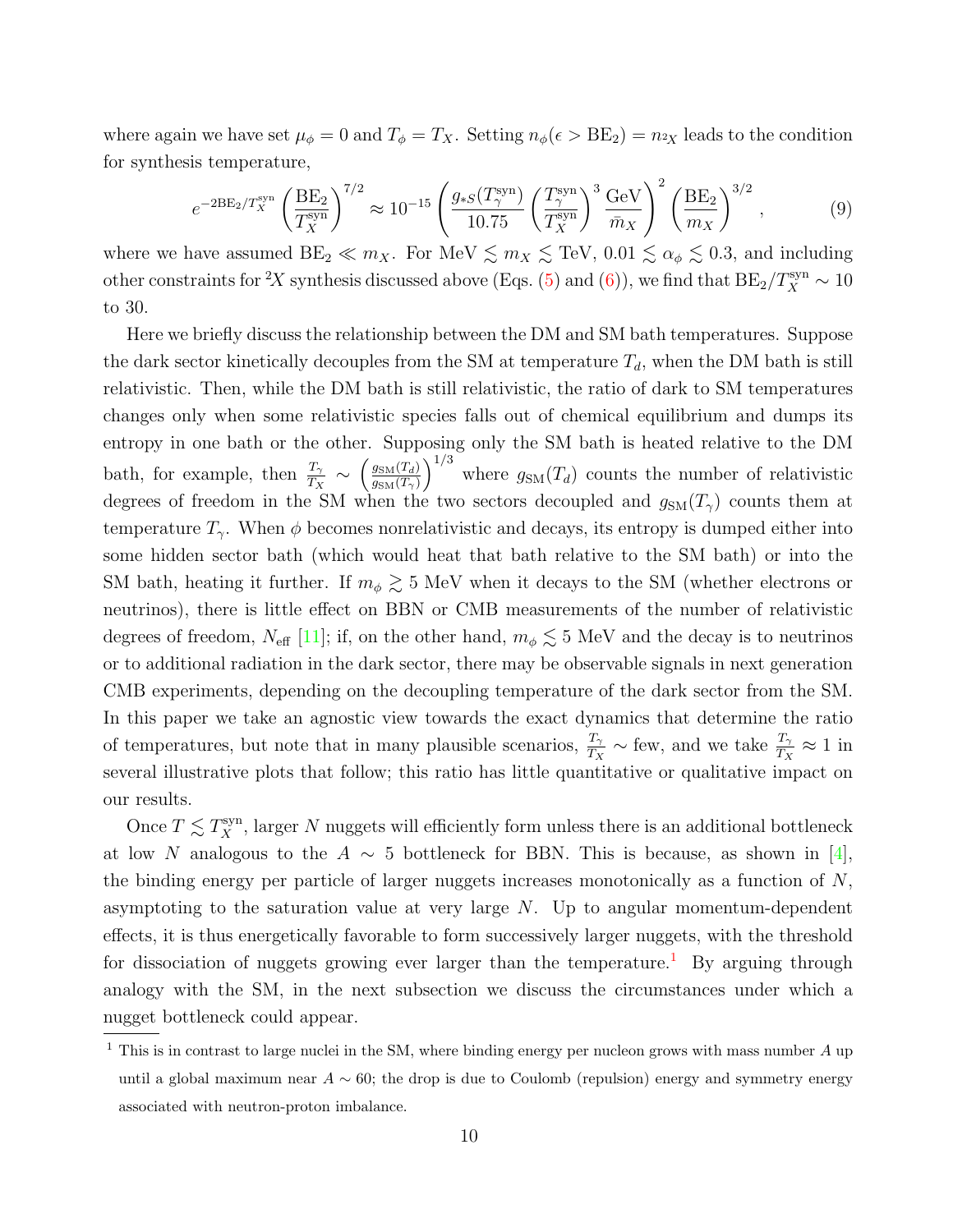A feature of large nuggets discussed in [\[4\]](#page-28-1) is that the total binding energy per dark (baryon) number can be a substantial fraction of  $m<sub>X</sub>$ . Thus if very large nuggets are synthesized, because all of this binding energy is released in the synthesis process, one might worry that substantial heating of the dark bath relative to the SM bath could occur. However, under reasonable assumptions, we will see that the binding energy release results in at most an  $\mathcal{O}(1)$  change in the dark sector temperature. Assuming that the dark bath consists of only the scalar mediators,  $\phi$ , and the dark matter, we may place an upper bound on the change in temperature:

$$
\Delta T_X \lesssim \frac{n_X}{n_\phi + n_X} \bigg|_{T_X^{\text{syn}} + \Delta T_X} \frac{\text{BE}_{N \text{ sat}}}{N},\tag{10}
$$

where  $BE_{N\,\text{sat}}/N$  is the saturation binding energy per dark number.<sup>[2](#page-10-0)</sup> For  $\frac{n_{\phi}}{n_{X}} \gg \frac{BE_{N\,\text{sat}}/N}{T_{X}^{\text{syn}}},$ the temperature change will be negligible. The analogous statement for nucleosynthesis is that  $\frac{n_{\gamma}}{n_{B}} \gg \frac{BE_{4\text{He}}/4}{T_{\text{BBN}}}$  $\frac{\mu_{4\text{He}}}{T_{\text{BBN}}}$  ~ 100, which, of course, is easily satisfied. Here since  $\phi$  is massive and because the binding energy per dark number can be an order one fraction of  $m<sub>X</sub>$ , we can have  $\mathrm{BE}_{N\ \mathrm{sat}}/N$  $\frac{N\,{\rm sat}/N}{T_X^{\rm syn}}\sim \frac{m_X}{\rm BE_2/30}\sim \frac{100}{\alpha_\phi^2}$  $\frac{100}{\alpha_{\phi}^2}$ ,<sup>[3](#page-10-1)</sup> so the condition  $\frac{n_{\phi}}{n_X} \gg \frac{BE_{N \text{ sat}}/N}{T_X^{\text{syn}}}$  does not necessarily hold. However, since the asymmetric abundance  $n<sub>X</sub>$  has frozen out well before synthesis begins,<sup>[4](#page-10-2)</sup> heat release increases the  $\phi$  number density but not the  $X$  number density, which serves to limit the overall temperature change. Taking the equilibrium number density  $n_{\phi}(T) = \frac{1}{2\pi^2} \int_{m_{\phi}}^{\infty}$  $\sqrt{\epsilon^2-m_\phi^2}$  $\frac{e^{-\mu} \phi}{e^{\epsilon/T}-1} \epsilon d\epsilon$  and  $n_X = \frac{\Omega_{\rm DM}}{\Omega_B}$  $\Omega_B$  $m_p$  $\frac{m_p}{m_X} n_B\big|_{T_\gamma = T_X^{\text{syn}}}$ , we find that  $\Delta T_X \lesssim T_X^{\text{syn}}$  in the parameter range of interest. The temperature change can approach order 1 when  $\phi$  is nonrelativistic at the onset of synthesis (when  $BE_2 \sim m_\phi$ , corresponding to  $m_\phi/m_X$  at the upper range of what we consider) or when  $\phi$  is very highly relativistic  $m_{\phi} \ll m_X$  at the onset of synthesis. In the relativistic  $\phi$  limit,

$$
\frac{n_X(T_X^{\text{syn}})}{n_\phi(T_X^{\text{syn}} + \Delta T_X)} \sim \eta \frac{\Omega_{\text{DM}}}{\Omega_B} \frac{m_p}{\bar{m}_X} g_{*S}(T_\gamma^{\text{syn}}) \left(\frac{T_\gamma^{\text{syn}}}{T_X^{\text{syn}}}\right)^3 \left(1 + \frac{\Delta T_X}{T_X^{\text{syn}}}\right)^{-3} \tag{11}
$$

where  $\bar{m}_X$  is the average mass per dark number and  $\eta$  is the baryon-to-photon ratio. When  $m_{\phi} \ll m_X$ , then  $\bar{m}_X = m_X - BE_{N\text{sat}}/N \sim \alpha_{\phi}^{-1/4}$  $\sqrt{\frac{1}{4}}\sqrt{m_{\phi}m_X}$  (see Eq. [\(3\)](#page-6-1)) assuming most DM is bound into saturated nuggets at the end of synthesis. Though  $n_X/n_\phi$  can be larger than naively expected, as long as  $\sqrt{m_X m_\phi} \gg 10^{-10} m_p \left( \frac{T_\gamma^{\rm syn}}{T_X^{\rm syn}} \right)$  $\Big)^3$ , then  $n_X \ll n_\phi$ .

Putting this all together in the  $m_{\phi} \ll m_X$  limit we then have

$$
\frac{\Delta T_X}{T_X^{\text{syn}}} \left( 1 + \frac{\Delta T_X}{T_X^{\text{syn}}} \right)^3 \sim 10^{-9} g_{*S}(T_\gamma^{\text{syn}}) \left( \frac{T_\gamma^{\text{syn}}}{T_X^{\text{syn}}} \right)^3 \frac{m_p}{\sqrt{m_X m_\phi}} \alpha_\phi^{1/4} \frac{\text{BE}_{N\text{sat}}/N}{T_X^{\text{syn}}} \qquad (m_\phi \lll m_X). \tag{12}
$$

<span id="page-10-0"></span><sup>2</sup> If all of the dark matter were bound in nuggets of effectively infinite dark number and there were no additional components of the dark bath, then the inequality would be saturated.

<span id="page-10-2"></span><span id="page-10-1"></span><sup>&</sup>lt;sup>3</sup> Though recall  $\alpha_{\phi} \gtrsim 0.01$ . See Fig. [1.](#page-8-0)

<sup>&</sup>lt;sup>4</sup> Since  $T_{syn} \leq BE_2/15 \sim \alpha_{\phi}^2 m_X/60$ , X is nonrelativistic at the onset of synthesis when the coupling is perturbative. During synthesis, the average mass per dark number may decrease as more X are bound into (more and more tightly bound) nuggets, but any individual DM nugget will always have mass greater than or equal to  $m_X$ .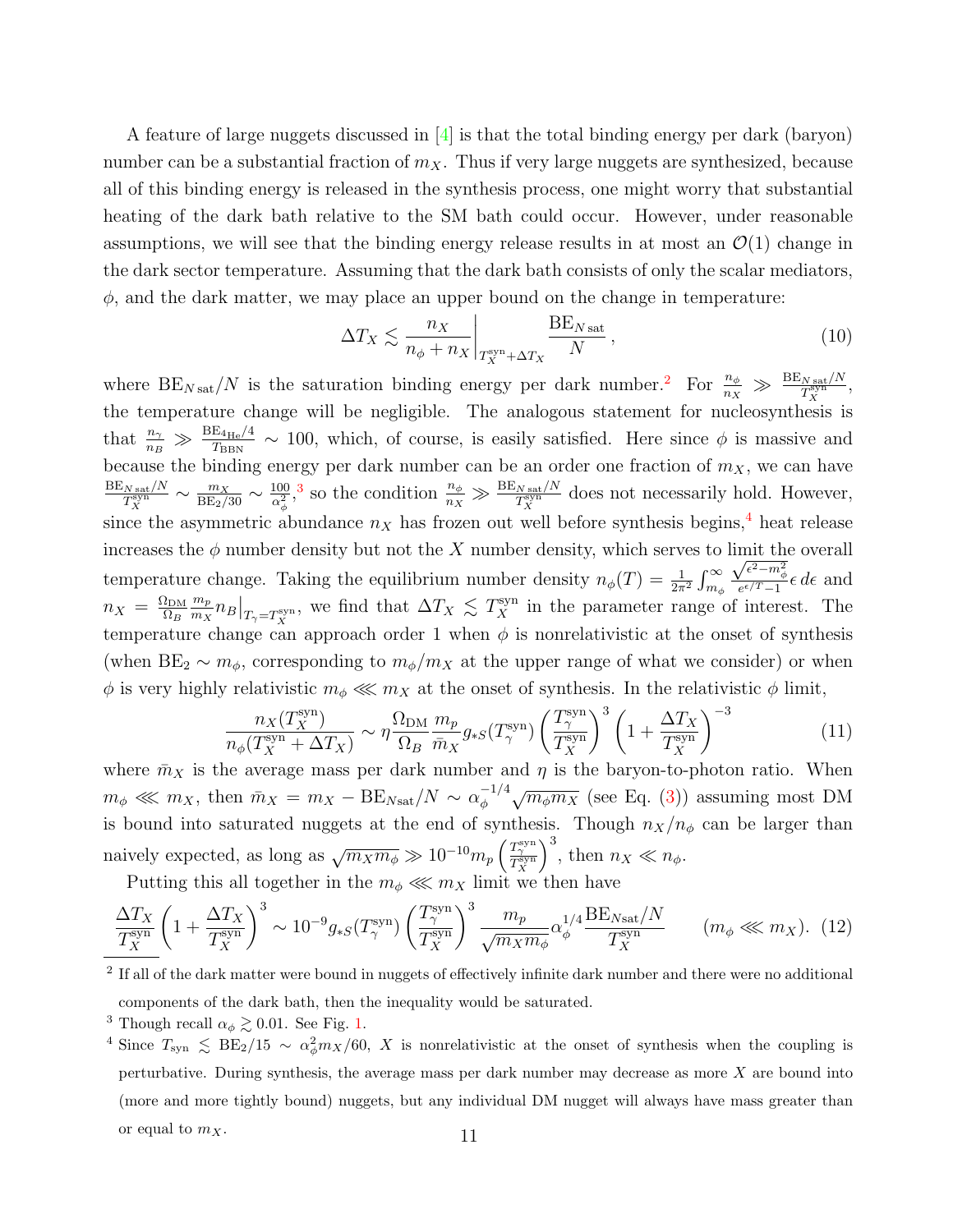As discussed above,  $\frac{BE_{Nsat}/N}{T_X^{syn}} \to \frac{m_X}{T_X^{syn}} \sim 100/\alpha_{\phi}^2$  in the  $m_{\phi} \ll m_X$  limit. So e.g. for  $\alpha_{\phi} \sim 0.1$ , one could approach an order one temperature change when  $\sqrt{m_\phi m_X} \lesssim 10^{-4}$  GeV or an order of magnitude when  $\sqrt{m_{\phi}m_X} \lesssim 10^{-8}$  GeV. It is important to note that the heat per dark number,  $~\sim~{\rm BE}_{N\,{\rm sat}}/N$ , is not released all at once, but rather in increments over the entire synthesis process up to large nuggets. Since on average the dissociation temperature rises as a function of nugget size, the heat release should not delay synthesis.

## <span id="page-11-0"></span>C. Bottlenecks at Low Dark Nugget Number?

By arguing through analogy with the SM, here we discuss the circumstances under which a dark nugget bottleneck could appear. First we briefly review the nature of the SM BBN bottlenecks. BBN proceeds when the temperature drops below the deuteron binding energy (order MeV) so that deuteron dissociation is suppressed. Once a substantial fraction of deuterons exist, almost all free neutrons are incorporated into <sup>4</sup>He (with intermediate steps of e.g.  $D(D,n)^3$ He,  ${}^{3}He(D,H){}^{4}He$ ). A few factors prevent any significant amount of synthesis to higher-A isotopes. First, the Coulomb barrier is substantial at  $T_{\rm BBN}$  and becomes rapidly more substantial as A and Z grow. Second, building up from <sup>4</sup>He to larger nuclei through Coulomb-barrier-free neutron capture is stifled because <sup>5</sup>He, with its unpaired neutron, is unstable to decay to <sup>4</sup>He + n. Additionally, a <sup>4</sup>He + <sup>4</sup>He fusion process is endothermic, including <sup>8</sup>Be +  $\gamma$ , such that <sup>8</sup>Be is unstable. Taken together, these facts imply the presence of bottlenecks not only at  $A = 2$ , but also at  $A = 5$  and  $A = 8$ . This guarantees a small abundance of nuclei larger than <sup>4</sup>He exiting BBN.

We can consider the existence of bottlenecks in nugget synthesis by analogy with the SM. By construction there is no obstruction due to a Coulomb barrier. However, fluctuations in binding energy as a function of nugget size, leading to unstable states analogous to  $A = 5, 8$ for nuclear matter, could lead to substantial bottlenecks. The absence of stable  $A = 5, 8$ nuclei can be understood qualitatively within the shell model of the nucleus. Within the shell model, constituents are treated as non-interacting, but each is under the influence of an emergent potential. Constituents fill up available states from low to high energy, obeying Pauli's exclusion principle. The existence of many approximately degenerate energy eigenstates results in some states having significantly larger binding energy per constituent than their neighbors with slightly larger nugget number. The constituent number  $N_i$  of these exceptional states are referred to as magic numbers. For spherically symmetric bound states, the first two magic numbers are always 2 and 8 (corresponding to doubly magic  ${}^{4}$ He and  ${}^{16}$ O nuclei), corresponding to the filling of  $l = 0$  and 1 states. For larger N, the locations for the magic numbers depend on the potential and spin-orbit coupling, and may scale like  $N_i \sim i^2$  to  $i^3$  (for Coulomb and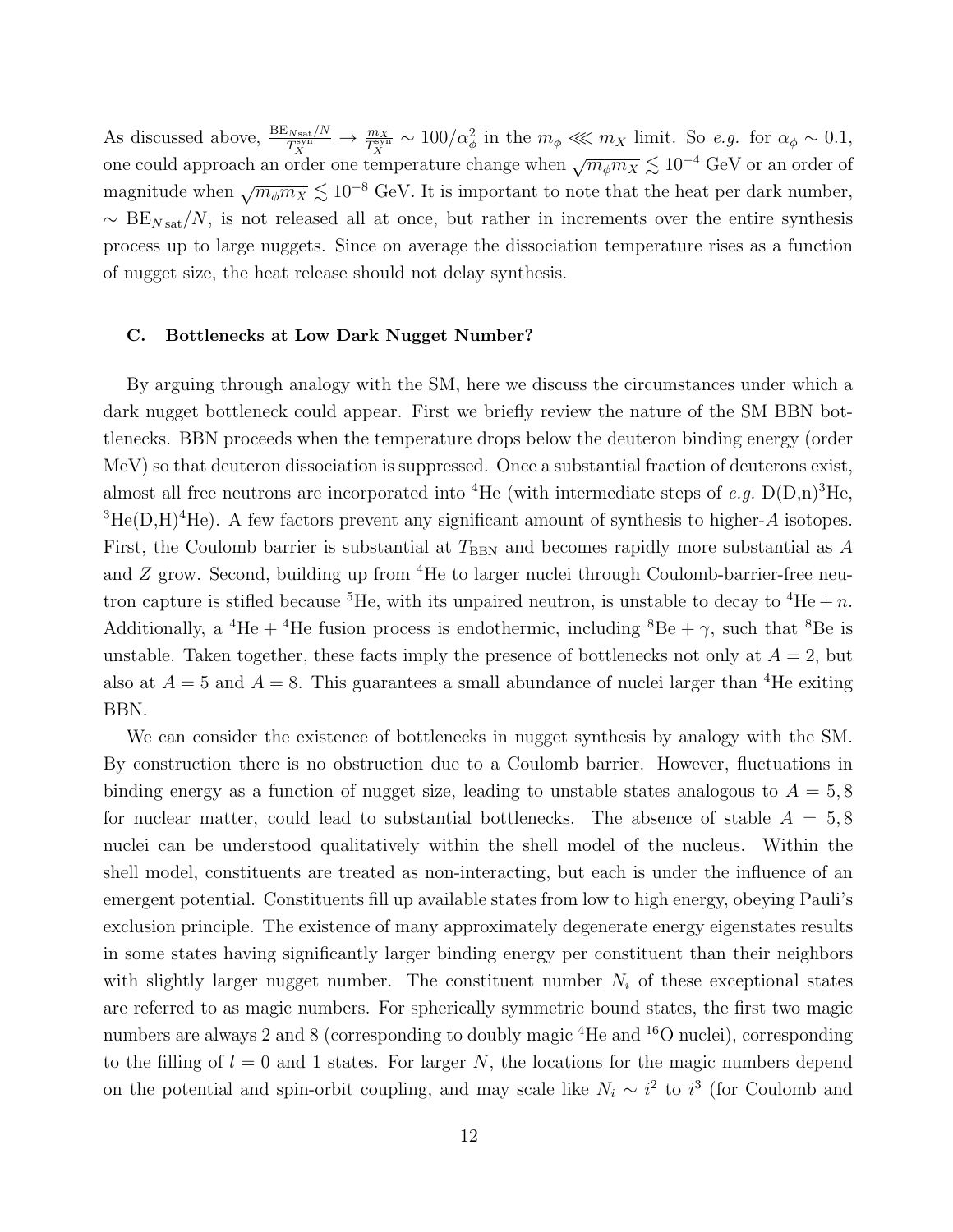quadratic potential).

States with size just over or equal to a sum of magic numbers are prone to instability or metastability. Isospin slightly complicates the story for nuclei, but consider states closely related to doubly-magic <sup>4</sup>He. The doubled state, <sup>8</sup>Be, decays to  $2<sup>4</sup>$ He. States with one extra neutron or proton (<sup>5</sup>He or <sup>5</sup>Li) decay to <sup>4</sup>He plus a free nucleon. For the  $A = 5$  states, pairing also plays a role; nuclei with unpaired nucleons of given isospin are less strongly bound. This is because (pseudoscalar) pions mediate an attractive interaction between opposite-spin nucleons, effectively reducing the energy of the configuration. Since we have only a scalar mediator, it is unclear whether an analog of a pairing effect might exist.<sup>[5](#page-12-1)</sup> In any case, in the context of small nuggets, if the binding of  ${}^{4}X$  is smaller than twice the binding energy of  ${}^{2}X$ , the decay process  $4X \rightarrow 2X + 2X$  will become possible. Similarly, perhaps the rest energy of  $3X$  is greater than that of  $X + X$  since the third nucleon in  $X$  sits alone, unpaired, in an  $l = 1$  shell. For larger N, the degeneracy of energy eigenstates is typically broken more strongly and the spacing of energies becomes smaller so that magic numbers become rare and unimportant.

Since the system under consideration contains only one type of constituent (isospin zero) instead of two as in the SM, as just discussed, the analogue to unstable  $A = 5$  and  $A = 8$  states for nuclei is unstable  $N = 3$  and  $N = 4$  nuggets. If both  ${}^{3}X$  and  ${}^{4}X$  are unstable and have small lifetimes in comparison to the cross section for fusions  $(n_{3(4)}v\sigma(^{3(4)}X + 2X \rightarrow ^{5(6)}X + ^{0}X))$ <sup>-1</sup>, then there is a bottleneck to fusion of larger nuggets. In the absence of a Coulomb barrier, if only one of  $X$  and  $X$  were unstable, it would be easier to synthesize past this artificial bottleneck (e.g.  ${}^3X + {}^2X \rightarrow {}^5X + \phi$  or  ${}^2X + {}^2X \rightarrow {}^4X + \phi$ ).<sup>[6](#page-12-2)</sup> Since the shell model is fundamentally phenomenological and not predictive in terms of a UV completion, we cannot make definitive statements about the presence or absence of these bottlenecks. We will thus frame our discussion of nugget synthesis in terms of the presence or absence of bottlenecks.

#### <span id="page-12-0"></span>IV. NUGGET SYNTHESIS

We have just reviewed the conditions for the formation of an  $N = 2$  nugget  $(X)$ . Once a population of  $X$  exists, there are a number of routes to creating larger nuggets. Here we discuss synthesis of larger-N nuggets given either the presence or absence of low-N bottlenecks. First we review fusion processes and reasonable models for their respective cross sections. Next we set up the Boltzmann equations that govern the evolution of the mass function and introduce a dimensionless interaction time—a dimensionless function of dark number density,

<span id="page-12-1"></span><sup>5</sup> By virtue of paired constituents being in close proximity, since real scalars will mediate a strong attractive interaction independent of spin, one can imagine that a similar pairing effect might arise.

<span id="page-12-2"></span><sup>&</sup>lt;sup>6</sup> Though note that rates for these processes could be low if  $BE_5-BE_2-BE_3+T_X^{syn} < m_\phi$  or  $BE_4-2BE_2+T_X^{syn} <$ 

 $m_{\phi}$ .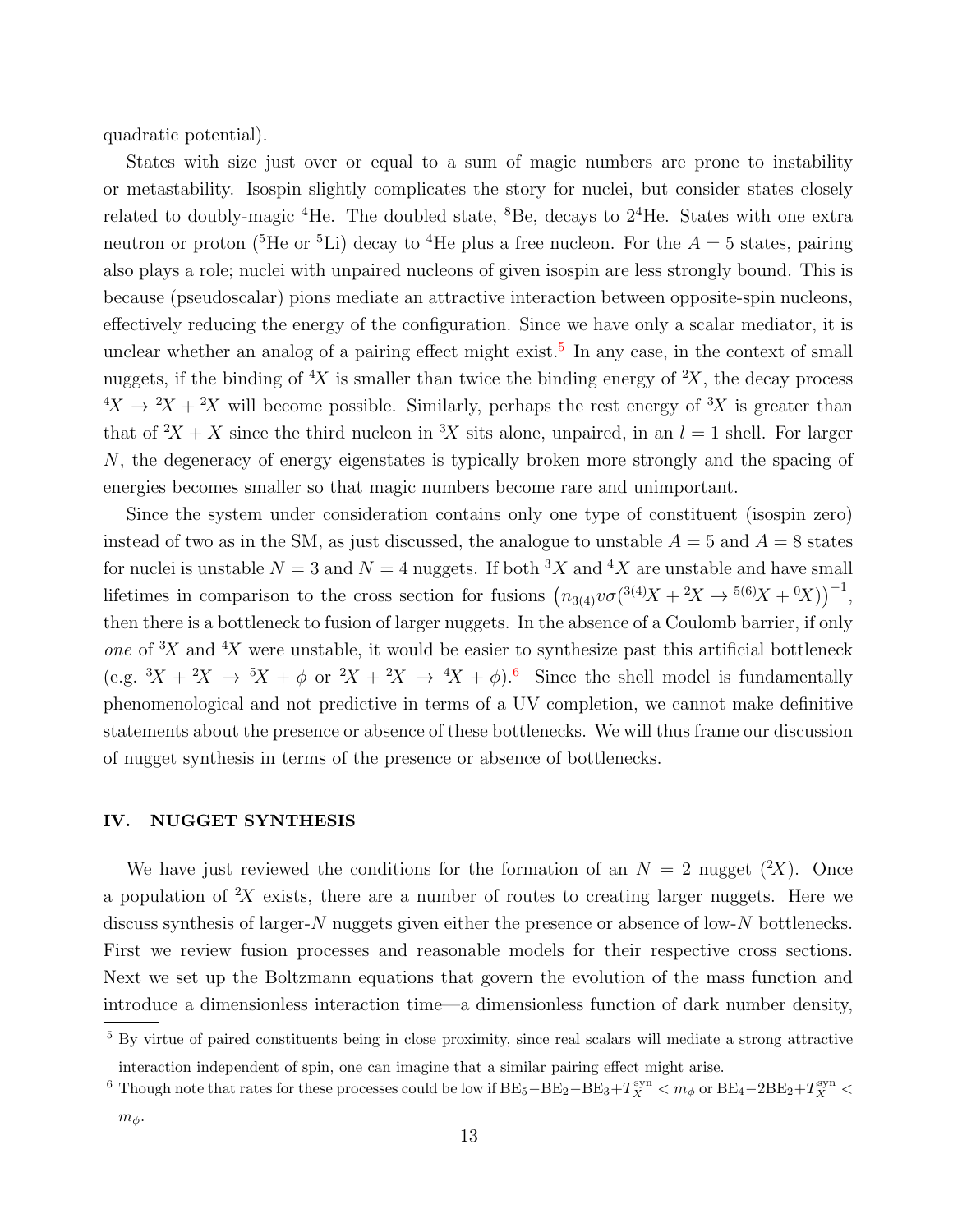typical cross section, typical speed, and Hubble rate—that sets the nugget size scale at the end of synthesis. Then we provide analytic estimates of typical nugget size after synthesis in both the presence and absence of bottlenecks. Finally we present semi-analytic solutions to the Boltzmann equations for the mass function after synthesis and relate them to our analytic estimates. Our semi-analytic discussion of the solution to the Boltzmann equations is similar to that of [\[7\]](#page-28-4), though with two significant differences. First, utilizing the results of our companion paper, we are able to compute the synthesized nugget mass in terms of the parameters of the model,  $m_X$ ,  $m_\phi$ , and  $\alpha_\phi$ . Second, we employ the Compound Nucleus Model, and account for the possibility of reactions resulting in final states that include an extra nugget emission, which can lead to a broader mass function exiting synthesis.

#### <span id="page-13-0"></span>A. Dominant Processes and Cross Sections

The relevant reactions, ignoring any contribution from N-body interactions for  $N > 2$ , are of the form,

<span id="page-13-1"></span>
$$
{}^{i}X + {}^{j}X \longleftrightarrow {}^{k}X + {}^{l}X + {}^{m}X + \dots
$$
\n<sup>(13)</sup>

where <sup>0</sup>X denotes the mediator  $\phi$ , and X number conservation dictates that  $i+j = k+l+m+\dots$ Here we describe and motivate using the Compound Nucleus (CN) model of nuclear physics for modeling cross sections for these processes.

Within the CN model, one treats such reactions in two stages: first, an excited CN of size  $i+j$  is formed, and then the compound state disintegrates [\[12\]](#page-28-9) (see also e.g. [\[13\]](#page-28-10)). If any excess energy within the CN is quickly shared amongst all constituents, then it is reasonable to treat the two stages as independent processes. In this case, the probability for disintegrating into any given final state depends only on the energy, angular momentum, and parity of the CN, with no specific dependence on how the state is formed. We can expect this so-called Bohr assumption to apply in most nugget reactions involving at least one saturated nugget in the early Universe. This is because the characteristic time for energy to be transferred across a nugget of size R is order  $R/v_s$  where  $v_s = dp/d\epsilon$  is the speed of sound within a nugget, which we find to be a substantial fraction of the speed of light for saturated nuggets. On the other hand, the timescale over which the nuggets interact is order  $R\sqrt{1-b/R}/v$ , where b is the impact parameter and  $v$  the relative speed of the initial state nuggets. For large nuggets,  $v$  is typically much smaller than the speed of light, thus we expect the excess energy to be efficiently distributed within the compound system over the time of a typical interaction as long as  $b \leq R$ . There is a potential exception coming from interactions with  $b \simeq R$ , where grazing interactions could lead to two-to-two dark number exchange processes.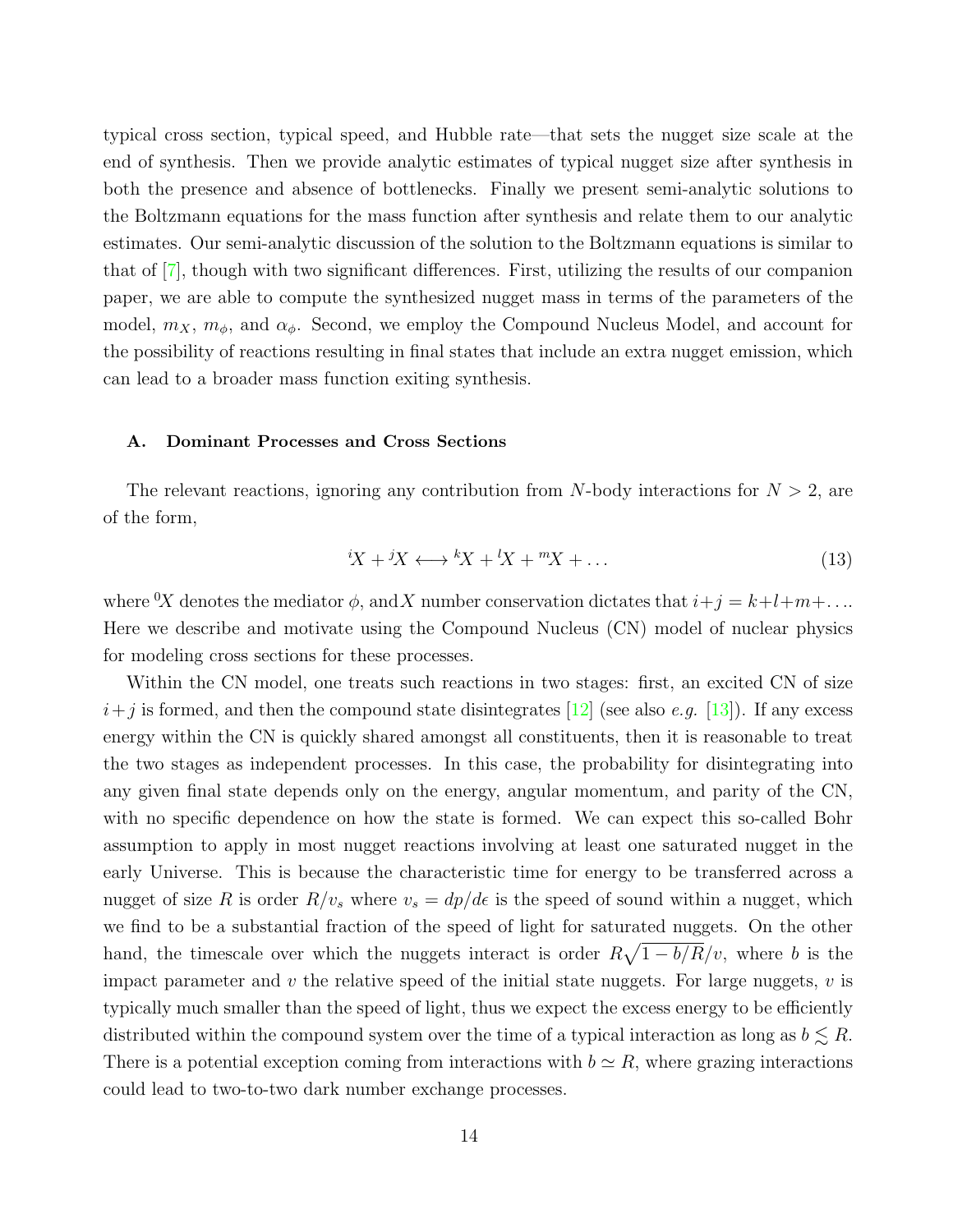Given the Bohr assumption, the cross section for reactions Eq. [\(13\)](#page-13-1) takes the form

$$
\sigma_{ij \to \alpha} = \sigma_{ij} \frac{\Gamma_{\alpha;i+j}}{\Gamma},\tag{14}
$$

where  $\sigma_{ij}$  is the cross section for forming the compound state of size  $i + j$  and  $\Gamma_{\alpha;i+j}$  is the rate for the compound state to disintegrate into a final state,  $\alpha$ . We will now address models for the formation cross section  $\sigma_{ij}$  and the disintegration rates,  $\Gamma_{\alpha;i+j}$ , in turn.

For collisions of two large, saturated nuggets, we adopt a geometric cross section,

$$
\sigma_{ij} = \pi (R_i + R_j)^2 \qquad \text{where} \qquad R_i = i^{1/3} r_0 \tag{15}
$$

with  $r_0$  given by Eq. [\(3\)](#page-6-1). For collisions between a large saturated nugget and a much smaller nugget  $(i \gg j)$  we adopt a quantum-corrected geometric cross section similar to models used for neutron capture,

$$
\sigma_{ij} = \pi (R_i + 1/p)^2 \mathcal{T} \quad \text{where} \quad \mathcal{T} = \frac{4pp'}{(p+p')^2} \quad (i \gg j). \tag{16}
$$

Here  $p = \sqrt{E_j^2 - m^2}$  is the small nugget momentum and  $p' = \sqrt{E_j^2 - m_{\text{eff}}^2}$  is the effective momentum inside the large nugget, and  $m_{\text{eff}} = j\mu$  is the effective mass of the small nugget inside  $X$ . The  $1/p$  correction to the radius accounts for the effective de Broglie wavelength of the small nugget, which leads to an enhancement for small nugget capture. For larger nuggets sizes  $R_i$ ,  $1/p$  is typically sub-dominant and thus neglected. The transmission factor  $\mathcal T$  accounts for quantum reflection effects due to a sudden change in the small nugget's effective mass upon entering the large saturated nugget; note that in the limit that the smaller nugget is also saturated,  $p = p'$  and thus  $\mathcal{T} = 1$ .

Time reversal invariance or reciprocity relates disintegration rates to formation cross sections for the reverse process. Consider the decay of a CN,  ${}^N\!X^*$ , to a less excited state  ${}^{N-k}\!X^*$ , while emitting a much smaller nugget <sup>k</sup>X (or a mediator for  $k = 0$ ). It can be shown (see Refs. [\[13,](#page-28-10) [14\]](#page-28-11)), when the density of states into which the CN can decay is large, that the partial width of the CN to decay into products  $N-kX^* + kX$  is described by a thermal distribution weighted by the energy release (using the liquid drop model in Eq. [2\)](#page-5-1) in the decay,

$$
\Gamma_k = \int \frac{g_k p^2}{2\pi^2} \sigma_k v \, e^{-\Delta E^* / T(E^*)} dp
$$
\n
$$
\approx \frac{g_k}{2\pi^2} e^{-(M_k - k\mu) / T(E^*)} \int \sigma_k e^{-\epsilon / T(E^*)} \epsilon(\epsilon + 2M_k) d\epsilon \,, \tag{17}
$$

where  $\Delta E^* \approx \sqrt{M_k^2 + p^2} - k\mu$  is the energy release.  $T(E^*)$  is the temperature of the nucleons in the excited CN,  $\epsilon \equiv \sqrt{M_k^2 + p^2} - M_k$  is kinetic energy of the emitted particle,  $g_k$  the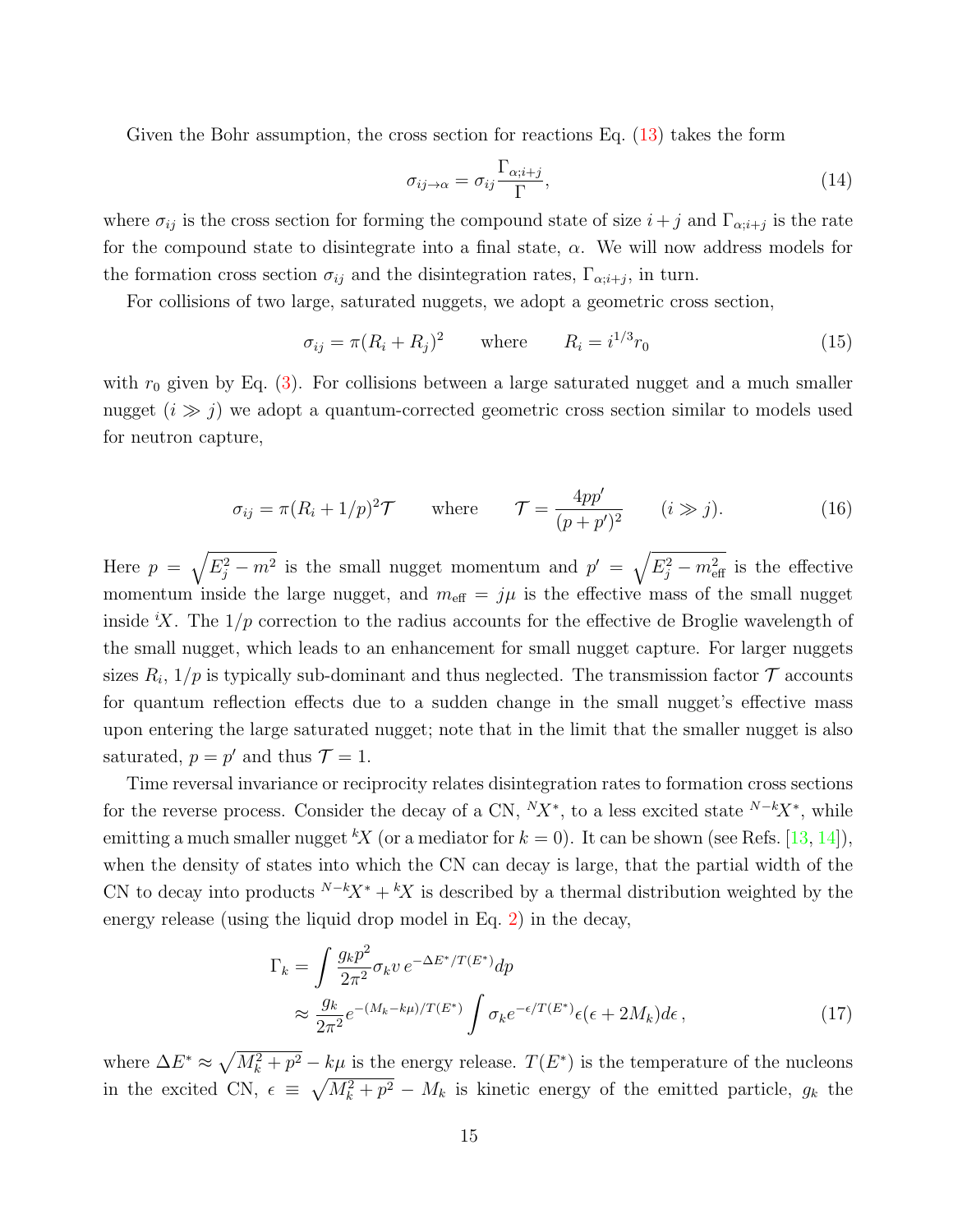degrees of freedom of the emitted particle, and  $\sigma_k$  is the cross section for the inverse process  $N-kX^* + K \to N^*X^*$ . For very low temperatures satisfying  $T \ll M_k - k\mu$ , it is immediately apparent that emission of the lightest possible particles is heavily favored if  $g_k \sigma_k$  is not radically different for different  $k$ . In our case, we will see that the temperatures are sufficiently small that we expect  $\phi$  emissions to dominate.

At low temperatures, the nugget is described as a Fermi gas with a modified fermion mass  $m_*$ . Then, to leading order in the excitation energy  $E^*$ , the temperature is given by  $T \sim \sqrt{E^* / N(4\mu/\pi^2)}$ , where  $\mu = m_{X0}$  is the Fermi energy given by Eq. [\(3\)](#page-6-1). The binding energy release in the process,  $f^N X + (1-f)^N X \to {}^N X$ , is given by  $Q = \epsilon_{\text{surf}} N^{2/3} (f^{2/3} + (1-f)^{2/3} - 1)$ , which is maximal when  $f = 1/2$  for fixed N. Thus, assuming negligible kinetic energy in comparison to binding energy release, the maximal excitation energy of a CN is  $E^* \sim 0.26 \epsilon_{\rm surf} N^{2/3}$ . This leads to maximum temperatures of order  $T_{\text{max}} \sim 0.3 N^{-1/6} \sqrt{\epsilon_{\text{surf}} \mu} \sim 0.4 (N/N_{\text{sat}})^{-1/6} \sqrt{\epsilon_{\text{surf}} m_{\phi}}$ , where in the final expression we used the definition  $N_{\text{sat}} \equiv (r_0 m_{\phi})^{-3}$  and Eq. [\(3\)](#page-6-1). In Ref. [\[4\]](#page-28-1), we found that  $\epsilon_{\text{surf}}$  is order 3  $m_X$  to 10  $m_X$  for sample parameters  $\alpha_{\phi} = 0.1, 0.01$  and  $m_{\phi}/m_X =$  $10^{-2}$ ,  $10^{-3}$ ,  $10^{-4}$ , and it mildly increases with decreasing  $m_{\phi}/m_X$  and decreasing  $\alpha_{\phi}$ . At saturation, the typical temperature of the formed CN will be much smaller than  $m<sub>X</sub>$  but possibly comparable to or larger than  $m_{\phi}$ . In the parameter ranges of interest (where saturation applies), scalar emissions generally dominate by many orders of magnitude over small nugget emission, with stronger domination as N grows and  $m_{\phi}/m_X$  falls.

Despite domination of scalar emission over small nugget emission at each step in the cascade, one might worry that the large number of steps in a CN cascade could lead to a sizable total small nugget emission rate. An upper bound on the number of  $X$  emissions can be estimated as  $N_X \lesssim N_\phi \Gamma_X(E_0^*)/\Gamma_\phi(E_0^*)$  with  $N_\phi$  the number of  $\phi$  emissions given an initial excitation energy  $E_0^*$ . Using the further upper-bound estimate  $N_\phi \lesssim E_0^*/m_\phi$ , we find that  $N_X$  is substantially below one for the relevant parameter ranges discussed in Sec[.III A.](#page-7-1)

## <span id="page-15-0"></span>B. Boltzmann Equations

We have just seen in Sec. [IV A](#page-13-0) that *coagulation*—fusion through emission of mediators only will typically dominate when the Bohr assumption of quick thermalization applies. At larger impact parameter, a thermal model may not apply and nugget fragmentation could occur. We will suppose that—if they are relevant at all—the dominant form of non-thermal fusion reactions are of the form  $iX + iX \rightarrow i+j-kX + k>0$ , which we will refer to as two-to-two reactions.

In either case, the nugget distribution will follow a set of Boltzmann equations. Defining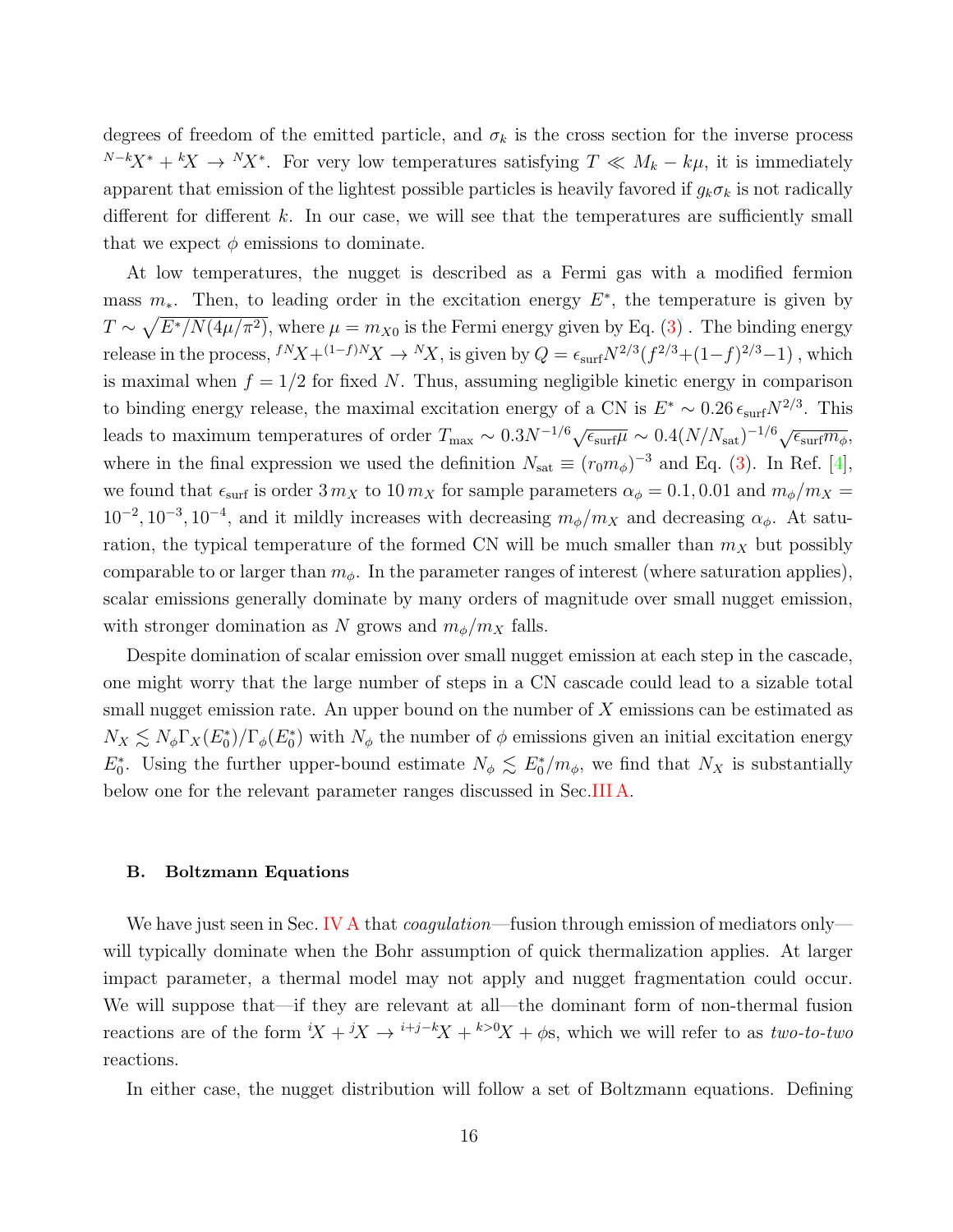$y_k \equiv n_{kX}/n_X$  with  $n_k$  the number density of a nugget of size k and  $n_X = \sum_k kn_k$ , we have

$$
\frac{dy_k}{dt} = n_X \left( \sum_{i \le j} y_i y_j \langle \sigma v (iX + iX \to {}^k X + {}^{i+j-k} X) \rangle - y_k \sum_{m < n} y_{m+n-k} \langle \sigma v (iX + {}^{m+n-k} X \to {}^m X + {}^n X) \rangle \right), \tag{18}
$$

and for notational simplicity, we denote coagulation as a two-to-two process with a final state particle <sup>0</sup>X. All fusion processes will generally include many additional  $\phi$  emissions, which do not impact the nugget number distribution. At low temperature, only exothermic processes contribute, and the summations in Eq. [\(18\)](#page-16-0) are restricted to final states that are more asymmetric than the initial state.

Total dark number conservation implies that  $\sum_{k} ky_k = 1$ , so that in the large N continuum,  $ky_k$  becomes a probability distribution. There are two sources of time dependence for the Boltzmann equation: the density  $n_X$ , which dilutes away as  $\sim 1/a^3$ , and the thermal-averaged cross sections, which may include a nontrivial transmission factor  $\mathcal T$ . It is possible to factor out the time dependence by defining a dimensionless interaction time  $\gamma$ , such that (c.f. w in [\[15\]](#page-28-12)),

<span id="page-16-1"></span><span id="page-16-0"></span>
$$
\frac{d\gamma}{dt} = n_X(t)\sigma_\circ \langle v\mathcal{T}\rangle_\circ(t)\,,\tag{19}
$$

where  $\sigma_{\circ} = \pi r_0^2$ , and  $\langle v\mathcal{T}\rangle_{\circ}$  is the common factor obtained from a thermal average of the velocity-dependent part of the cross sections. For fusion of nuggets both deep in the saturation regime,  $\mathcal{T} = 1$ , and we simply take  $\langle v\mathcal{T}\rangle_{\circ} \simeq \sqrt{T_X/\bar{m}_X}$ . Note that the binding energy per particle can be very large and thus  $\bar{m}_X$  can be significantly smaller than  $m_X$ . For <sup>2</sup>X-large fusion, relevant in bottleneck scenarios, we instead take  $\mathcal{T} \sim 4v$ , and  $\langle v\mathcal{T}\rangle$ °  $\simeq 4T_X/m_X$ . In terms of  $\gamma$ , the Boltzmann equation becomes

$$
\frac{dy_k}{d\gamma} = \left(\sum_{i \le j} y_i y_j \frac{\langle \sigma v(iX + iX \to {}^k X + {}^{i+j-k} X) \rangle}{\sigma_\circ \langle v \mathcal{T} \rangle_\circ} - y_k \sum_{m < n} y_{m+n-k} \frac{\langle \sigma v(kX + {}^{m+n-k} X \to {}^m X + {}^n X) \rangle}{\sigma_\circ \langle v \mathcal{T} \rangle_\circ} \right), \tag{20}
$$

where the factor  $\sigma_{\circ} \langle v \mathcal{T} \rangle_{\circ}$  absorbs the time dependence of  $\langle \sigma v \rangle$ , such that the temporal evolution of the nugget distribution is entirely captured by  $\gamma(t)$ .

In general, the nugget bath temperature  $T_X$  can deviate from the temperature of the photon bath  $T_{\gamma}$ , if the dark sector is not in kinetic equilibrium with the SM. Depending on whether the nugget bath is relativistic  $(T_X \propto a^{-1})$  or not  $(T_X \propto a^{-2})$ , the form of  $\gamma(t)$  varies. In the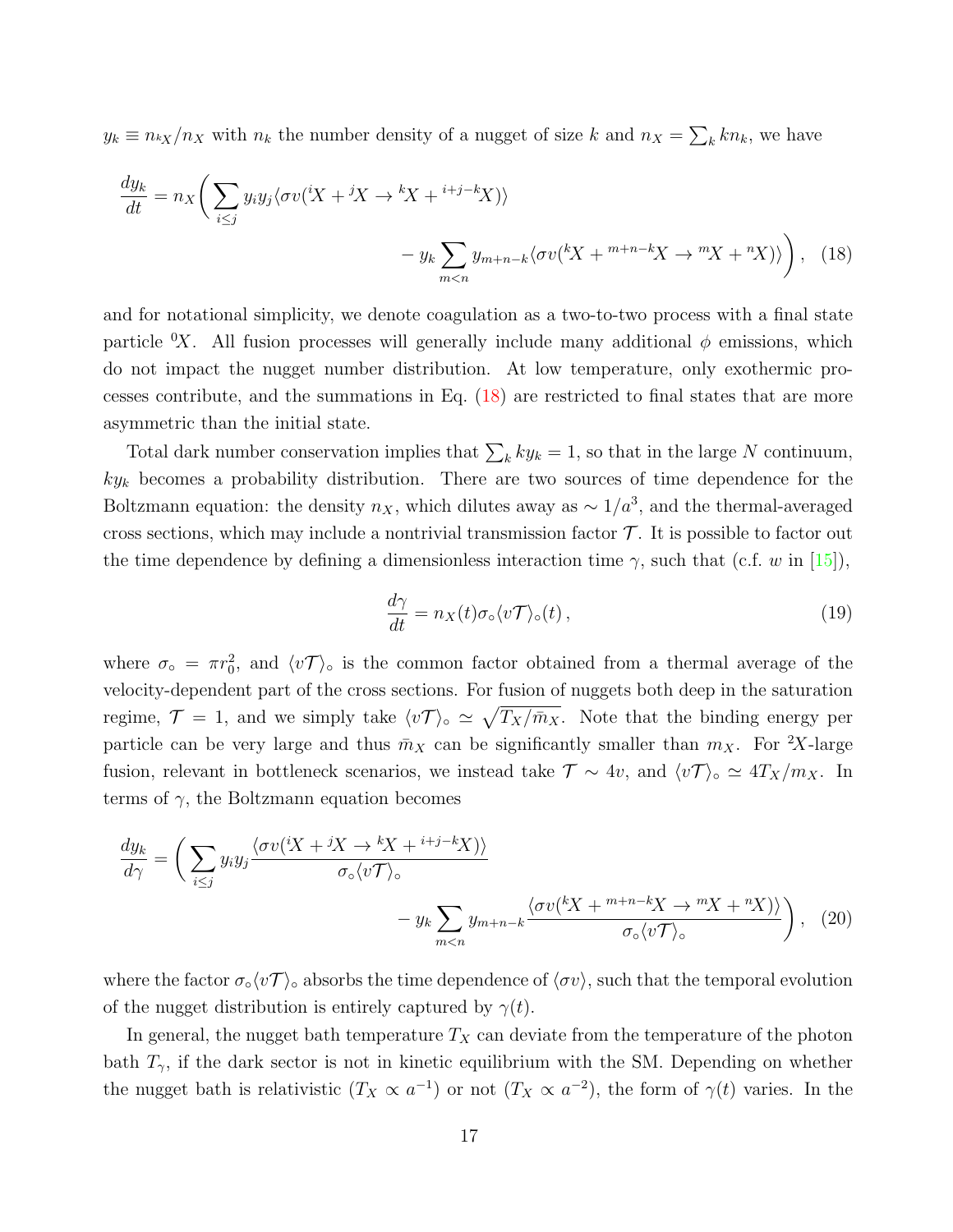deep saturation limit during radiation domination, one has

<span id="page-17-1"></span>
$$
\gamma = \frac{n_X(t_{\rm syn})\sigma_{\rm o}}{H(t_{\rm syn})} \sqrt{\frac{T_X^{\rm syn}}{\bar{m}_X}} \begin{cases} \frac{1}{2} \left[ 1 - \left(\frac{a}{a_{\rm syn}}\right)^{-2} \right], & (T_X \propto a^{-2})\\ \frac{2}{3} \left[ 1 - \left(\frac{a}{a_{\rm syn}}\right)^{-3/2} \right], & (T_X \propto a^{-1}) \end{cases}
$$
\n(21)

and for case of  ${}^{2}X$ -large fusion, one has

<span id="page-17-2"></span>
$$
\gamma = \frac{n_X(t_{\rm syn})\sigma_{\rm o}}{H(t_{\rm syn})} \frac{4T_X^{\rm syn}}{m_X} \left\{ \frac{\frac{1}{3} \left[ 1 - \left(\frac{a}{a_{\rm syn}}\right)^{-3} \right]}{\frac{1}{2} \left[ 1 - \left(\frac{a}{a_{\rm syn}}\right)^{-2} \right]}, \qquad (T_X \propto a^{-2}) \right\},\tag{22}
$$

where the subscript "syn" denotes the value of the quantity at the beginning of synthesis. For BE<sub>2</sub> not radically greater than  $m_{\phi}$ ,  $\phi$  is nonrelativistic at  $T_{syn}$  already, and without an additional dark relativistic component, the dark bath will be nonrelativistic.

As discussed later, the typical nugget size exiting synthesis will be of order  $\gamma_{\rm max}^{6/5}$  with  $\gamma$  determined through Eq. [\(21\)](#page-17-1) in the absence of a bottleneck, and the typical size of a subdominant population of very large nuggets will be order  $\gamma_{\text{max}}^3$  with  $\gamma$  determined through Eq. [\(22\)](#page-17-2) when a strong bottleneck is present.

# <span id="page-17-0"></span>C. Large Nugget Formation in the Absence of a Bottleneck

Here we derive an analytic understanding of the typical size of a nugget exiting synthesis. We start by defining an average nugget size. Motivated by the fact that  $\sum_k ky_k = 1$ , which indicates  $ky_k$  acts like a probability distribution in the continuum limit, we define the average size by  $\bar{k} \equiv \sum_{k=1} k^2 y_k$ .<sup>[7](#page-17-3)</sup> For large k,  $m_k \propto k \bar{m}_X$ , and  $\bar{k}$  is essentially an energy density-weighted average. The evolution of  $\bar{k}$  follows

<span id="page-17-4"></span>
$$
\frac{d\log\bar{k}}{d\gamma} = \bar{k}^{-1} \sum_{k < i \le j} 2y_i y_j (i - k)(j - k) \frac{\langle \sigma v (iX + iX \to {}^k \! X + {}^{i+j-k} \! X) \rangle}{\sigma_\circ \langle v \mathcal{T} \rangle_\circ} \,. \tag{23}
$$

Here the summation only includes processes where the final states have a more asymmetric nugget distribution, such that  $i + j - k > j \ge i > k$ , implying that  $\overline{k}$  is monotonically increasing.

<span id="page-17-3"></span><sup>&</sup>lt;sup>7</sup> An alternative definition  $\bar{k} = \frac{\sum_{k=1} k y_k}{\sum_{k=1} y_k}$  $\frac{k=1}{k-1} \frac{ky_k}{y_k} = (\sum_k y_k)^{-1}$  corresponding to a number density-weighted average is not appropriate when two-to-two processes contribute significantly toward fusion of large nuggets. This is because  $\sum_k y_k$  does not change under two-to-two processes, but only under fusion through mediator emissions.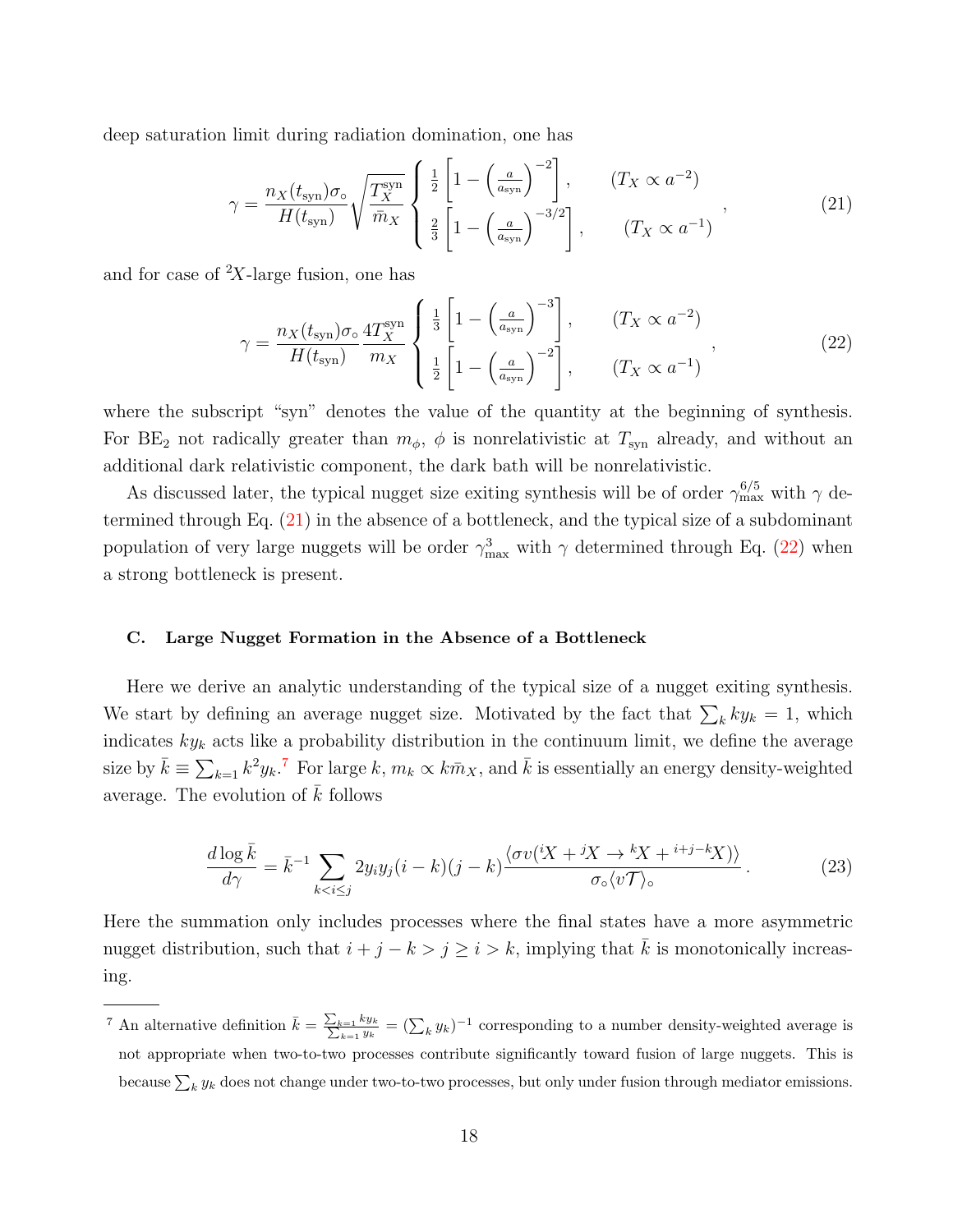To proceed further, we take the saturation limit, which will be a good approximation as long as  $\bar{k} \gtrsim N_{\text{sat}}$ . Consider the most dominant contributions in Eq. [23,](#page-17-4) which comes from fusions of large nuggets with sizes around  $\bar{k}$ , and emissions (mostly) of mediator particles  $\phi$ . This process roughly doubles the size, and leads to an  $\mathcal{O}(1)$  change in log k. When the time scale for this process to occur exceeds  $\gamma_{\text{max}}$ , synthesis freezes out. Therefore, we approximate Eq. [23](#page-17-4) by replacing the cross section (summed over k) in Eq. [23](#page-17-4) by the total  $k-k$  interaction rate, and substitute  $(k-j)(k-i) \sim \bar{k}^2$  and  $\sum_{i,j} y_i y_j \sim 1/\bar{k}^2$ . The freeze-out condition then becomes

$$
\frac{d\log\bar{k}}{d\gamma} \sim \bar{k}^{-1} \frac{\langle \sigma v(\bar{k}X + \bar{k}X \to \sim^{2\bar{k}}X) \rangle}{\sigma_{\circ} \langle v\mathcal{T} \rangle_{\circ}} \lesssim \frac{1}{\gamma_{\text{max}}}.
$$
\n(24)

In the saturation limit, the cross section for  $\bar{k}-\bar{k}$  fusion scales like  $\sigma_{\bar{k}\bar{k}} \sim \sigma_{\circ} \bar{k}^{2/3}$ , with a velocity dependence  $v_{\bar{k}\bar{k}} \sim v_{\circ} \bar{k}^{-1/2}$ . (The transmission factor is  $\mathcal{T} = 1$  in this limit.) Then, setting  $\langle \sigma v(\bar{k}X + \bar{k}X \to \gamma v \bar{k}X) \rangle = \sigma_{\circ} v_{\circ} \bar{k}^{1/6}$ , the typical nugget size at the end of synthesis is

$$
\bar{k}_{\text{fo}} \sim \left(\gamma_{\text{max}}\right)^{6/5},\tag{25}
$$

with  $\gamma_{\text{max}}$  given by Eq. [\(21\)](#page-17-1) when  $a_{syn}/a \to 0$ , and the typical nugget mass is  $\bar{M}_{fo} \sim \bar{k}_{fo} \bar{m}_X$ . Explicitly,

$$
\gamma_{\text{max}} \approx 10^6 \sqrt{\frac{g_{*S}^{\text{syn}}}{g_*^{\text{syn}}}} \sqrt{\frac{g_{*S}^{\text{syn}}}{10}} \frac{T_{\gamma}^{\text{syn}}}{T_{X}^{\text{syn}}} \left(\frac{T_{X}^{\text{syn}}}{BE_2/28}\right)^{3/2} \times \left(\frac{r_0 m_X}{23}\right)^2 \left(\frac{10 \text{GeV}}{m_X}\right)^2 \left(\frac{400 \text{BE}_2}{m_X}\right)^{\frac{3}{2}} \left(\frac{m_X}{10 \bar{m}_X}\right)^{3/2}, \quad (26)
$$

where fiducial values correspond roughly to the parameters  $\alpha_{\phi} = 0.1$ ,  $m_X = 10 \,\text{GeV}$  and  $m_{\phi} = 10 \,\text{MeV}.$ 

In Fig. [2](#page-20-0) we show contours of constant  $\bar{k}_{\text{fo}}$  and  $\bar{M}_{\text{fo}}/\text{GeV}$  assuming saturation values for  $r_0$ and  $\bar{m}_X$  as described in [\[4\]](#page-28-1) and summarized in Sec. [II B,](#page-6-0) as a function of  $m_X$  and  $m_\phi$ , with two choices of fixed  $\alpha_{\phi}$ . We have taken  $T_{\gamma}^{\text{syn}} = T_{X}^{\text{syn}}$ , with  $T_{X}^{\text{syn}}$  estimated as described in §IIIB, and we have included the contribution of  $\phi$  to  $g_*$  when relevant.<sup>[8](#page-18-0)</sup> The  $m_X$  range shown is that which satisfies the synthesis condition Eq. [\(6\)](#page-7-3) and the condition  $T_X^{\text{syn}} > 10T_{\text{eq}}$ . The shaded region at smaller  $m_X/m_\phi$  does not satisfy the synthesis condition in Eq. [\(5\)](#page-7-4). We chose the lower cutoff for  $m_{\phi}$  according to  $\sqrt{m_{\phi}m_X} \gtrsim 10^{-8} \text{GeV}$ . For smaller values of  $\sqrt{m_{\phi}m_X}$ , as discussed in Sec. [III B,](#page-7-2) if the SM and DM sectors are kinetically decoupled and the thermal DM sector does

<span id="page-18-0"></span><sup>&</sup>lt;sup>8</sup> As discussed in Sec. IIIB, depending on details of the cosmology, we expect  $T_\gamma^{\text{syn}} = T_X^{\text{syn}}$  to within a factor of a few, depending on the decoupling time of the two sectors.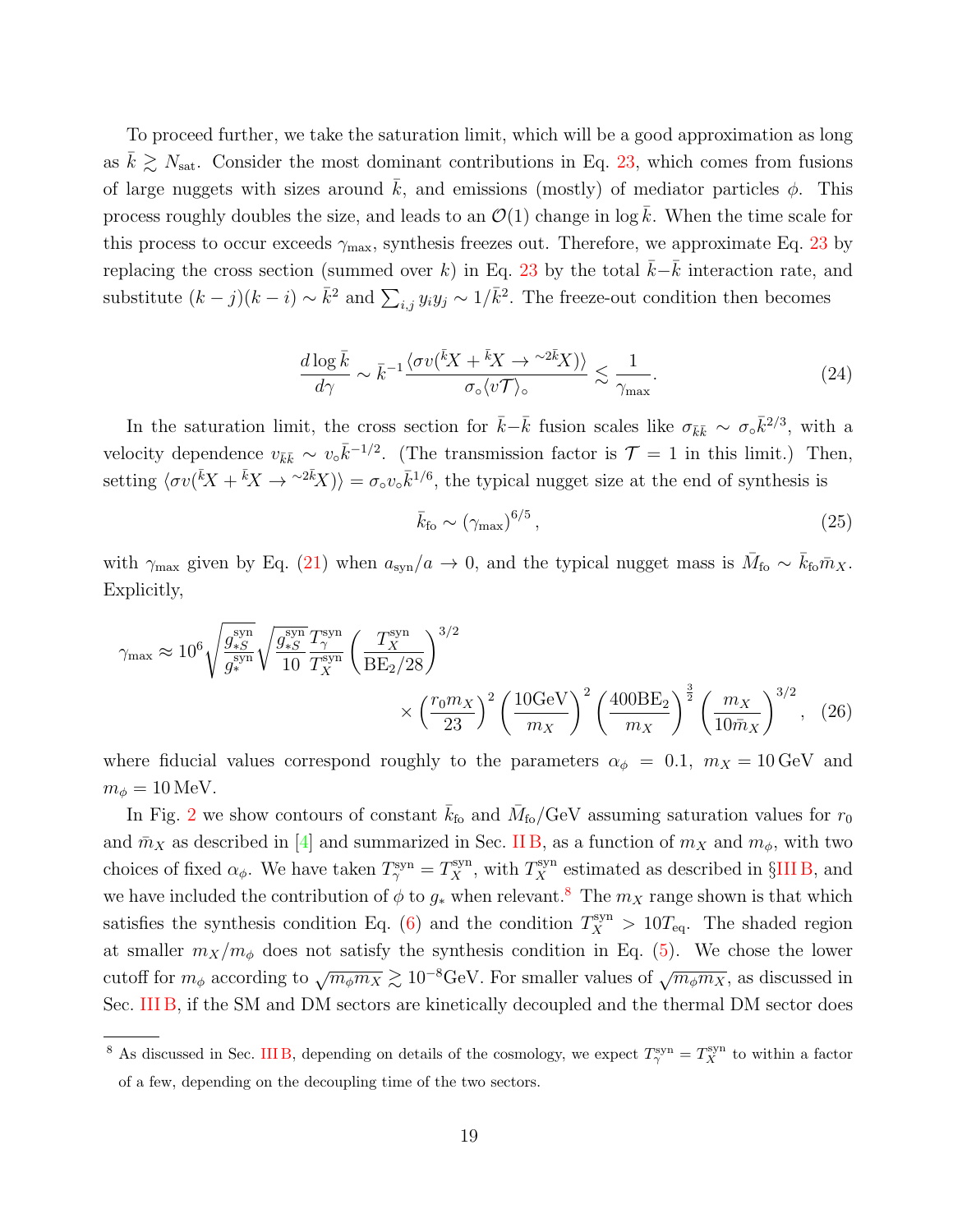not contain additional light degrees of freedom, the dark sector temperature could increase by an order of magnitude or more during synthesis, which would increase the estimate by a similar factor.

In Fig. [2,](#page-20-0) we can see that  $\bar{k}_{\text{fo}}$  and  $\bar{M}_{\text{fo}}$  depend much more strongly on  $m_{\phi}$  and  $\alpha_{\phi}$  than on  $m_X$ . Using  $BE_2 = \alpha_\phi^2 m_X/4$  and the estimates Eq. [\(3\)](#page-6-1), modulo the very weak dependence of  $g_*$ and  $BE_2/T_X^{\text{syn}}$  on model parameters, we find that the typical nugget number  $\bar{k}_{\text{fo}}$  and mass  $\bar{M}_{\text{fo}}$ scale as

$$
\bar{k}_{\text{fo}} \propto \alpha_{\phi}^{93/20} m_X^{-3/10} m_{\phi}^{-21/10} \quad \text{and} \quad \bar{M}_{\text{fo}} \propto \alpha_{\phi}^{22/5} m_X^{1/5} m_{\phi}^{-8/5}.
$$
 (27)

This scaling is reflected in the plot. For example, it is worth noting that  $k_{\text{fo}}$  grows slightly more rapidly with decreasing  $m_{\phi}$  than does  $\bar{M}_{\text{fo}}$ . This is entirely due to the increase of binding energy per particle with decreasing  $m_{\phi}$ .

Recall that our estimate is valid only when  $\bar{k}_{\text{fo}} > N_{\text{sat}}$  since we have used the saturation cross section and binding energy in our freeze-out estimate. In the strong binding limit,

$$
N_{\rm sat} \equiv (m_\phi r_0)^{-3} \approx \alpha_\phi^{-3/4} \left(\frac{m_X}{m_\phi}\right)^{3/2}.
$$
 (28)

Thus since  $\bar{k}_{\text{fo}}$  scales more strongly with  $m_{\phi}^{-1}$ , for fixed  $\alpha_{\phi}$  and  $m_X$ , the approximation becomes better as  $m_{\phi}$  decreases. Numerically, we find that for  $\alpha_{\phi} \lesssim 0.1$ , the self-consistency condition for applying the saturation limit  $\bar{k}_{\text{fo}} > N_{\text{sat}}$  is always satisfied whenever the synthesis conditions are met. And in Fig. [2,](#page-20-0) where the region with  $\bar{k}_{\text{fo}} < N_{\text{sat}}$  for  $\alpha_{\phi} = 0.3$  is shaded red, we see that even for larger  $\alpha_{\phi}$  the estimate is invalid only in a small region of parameter space.

#### <span id="page-19-0"></span>D. Nugget Distribution Function in the Absence of a Bottleneck

So far we have focused on order of magnitude analytic estimates. Here we support and complement our estimates with a full semi-analytic analysis of the Boltzmann equations in Eq. [20,](#page-16-1) complemented with numerical calculations. As before, we only consider coagulation and two-to-two processes. Although much of the analysis carries over when higher order processes are included, as long as they stay homogeneous with the same weight as we will discuss. It is useful to rewrite the infinite set of differential equations in Eq. [20](#page-16-1) by introducing a kernel,  $K(i, j, k),$ 

$$
K(i,j,k) = \frac{\langle \sigma v(iX + iX \to {}^k X + {}^{i+j-k} X) \rangle}{\sigma_{\circ} \langle v \mathcal{T} \rangle_{\circ}}
$$
(29)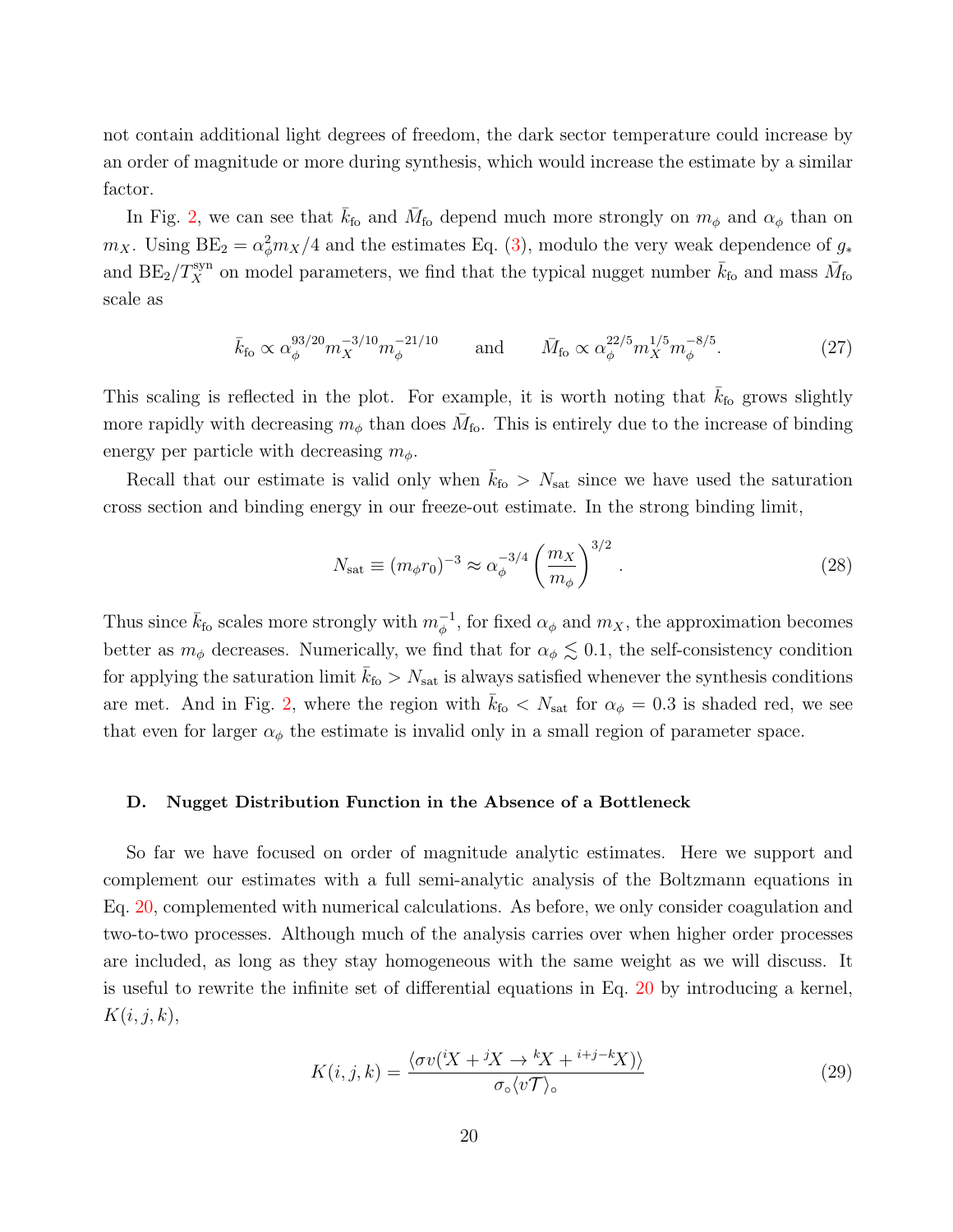

<span id="page-20-0"></span>FIG. 2. Contours of typical nugget number exiting big bang darkleosynthesis,  $k_{\text{fo}}$  (dashed red) and typical nugget mass  $\bar{M}_{\text{fo}}$  (solid purple) for  $\alpha_{\phi} = 0.03$  (left) and  $\alpha_{\phi} = 0.3$  (right). The temperature of the dark sector is assumed to be roughly  $T_X \approx T_\gamma$ . The blue shaded region corresponds to  $BE_2 < m_\phi$ , where <sup>2</sup>X synthesis will not be efficient (Eq. [\(5\)](#page-7-4)). The upper  $m<sub>X</sub>$  cutoff corresponds to the requirement that <sup>2</sup>X fusion rate is smaller than Hubble as in Eq. [\(6\)](#page-7-3), and the lower  $m<sub>X</sub>$  cutoff corresponds to  $T_{\text{synth}} \lesssim 10T_{\text{eq}}$ . (See Fig. [1.](#page-8-0)). The various kinks in the contours are results of the change in  $g_*$  as the synthesis temperature passes through QCD phase transition and neutrino decoupling.

so that the Boltzmann equation, Eq. [\(18\)](#page-16-0), becomes

$$
\frac{dy_k}{d\gamma} = \left[ \sum_{i \le j} y_i y_j K(i, j, k) - \sum_{k+l < 2m} y_k y_l K(k, l, m) \right]. \tag{30}
$$

Analogous equations have been considered in the statisitical and mathematical physics literature (see Ref. [\[16\]](#page-28-13) for a pedagogical introduction), and when  $K(i, j, k) \propto \delta_{i+j,k}$ , Eq. [\(30\)](#page-20-1) is known as the Smoluchowski equation for coagulation [\[17\]](#page-28-14). Here we consider the saturation limit and utilize the CN-like picture for two-to-two processes, such that the kernel scales simply as,

<span id="page-20-2"></span><span id="page-20-1"></span>
$$
K(i,j,k) = \sqrt{\frac{1}{i} + \frac{1}{j}} \left( i^{\frac{1}{3}} + j^{\frac{1}{3}} \right)^2 \frac{\Gamma_k}{\Gamma},
$$
\n(31)

where  $\Gamma_k$  is proportional to the partial width of a compound state  $i+j$  transitioning into a final state  $k + (i + j - k)$ , the squared factor characterizes the scaling of the geometric cross section, and the square root factor characterizes the relative speed. A similar kernel was considered in [\[7\]](#page-28-4), but with  $\Gamma_k = \delta_{i+j,k}$ , corresponding to the case of coagulation [\[17\]](#page-28-14). There are generally no closed form solutions even for a simplified choice of fusion kernel [\[16\]](#page-28-13), and given that  $k$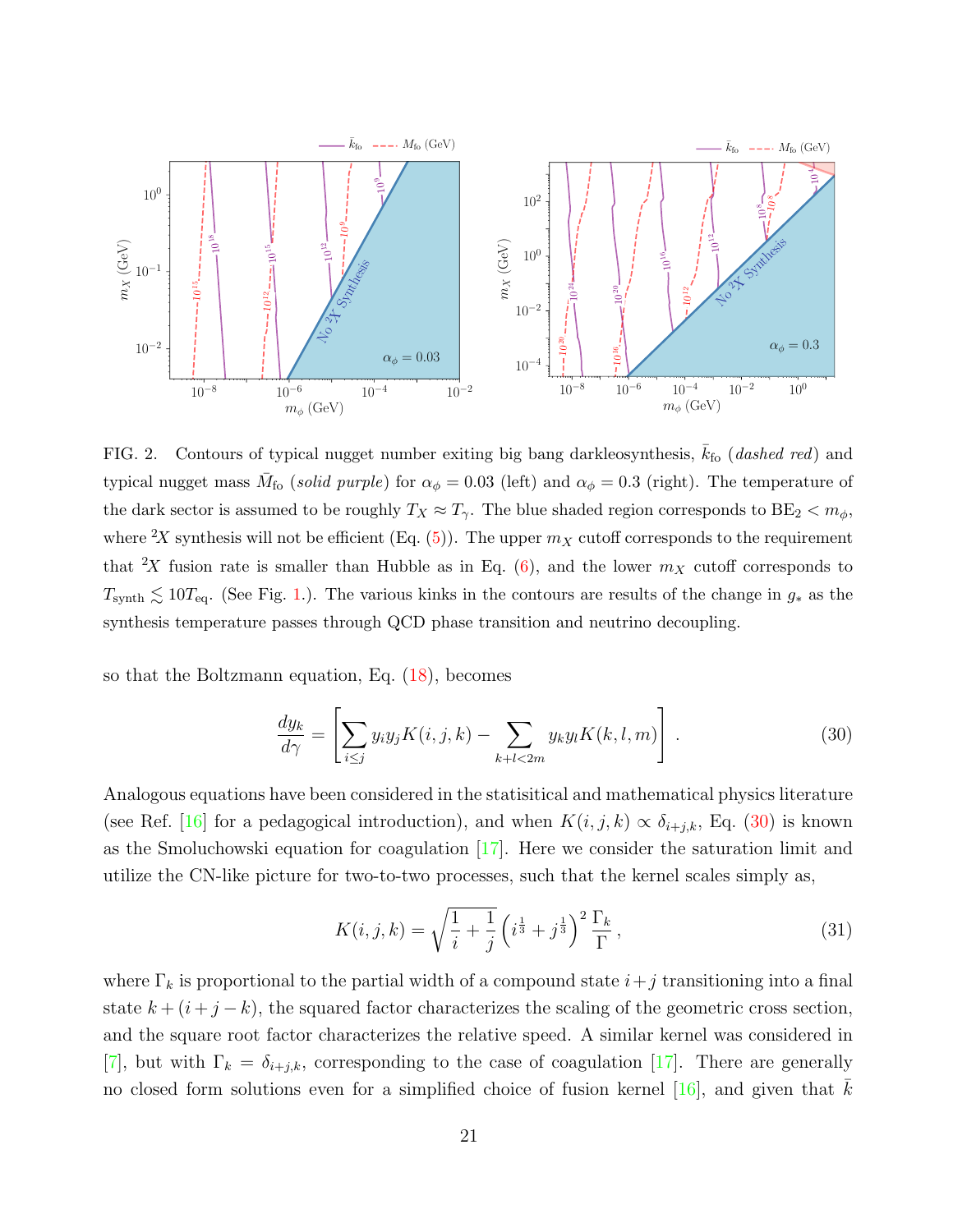and the total interaction time  $\gamma_{\text{max}}$  are typically very large, numerical calculations quickly become intractable. Fortunately, as similarly discussed in [\[7\]](#page-28-4), when the kernel is homogeneous  $K(i, j, k) = \lambda^{-\alpha} K(\lambda i, \lambda j, \lambda k)$ , scaling solutions exist, which allow for extrapolation of numerical results for small  $\gamma$  to large  $\gamma \sim \gamma_{\text{max}}$ . In the saturation limit, the total inelastic cross-section is already homogeneous with degree 1/6. Then a scaling solution is valid as long as  $\Gamma_k$  in Eq.  $(31)$  is also homogeneous, which we will assume for now. It is important to note that the kernel, Eq. [\(31\)](#page-20-2), applies only when large saturated nuggets dominate the dark matter density; for fusion involving at least one unsaturated nugget, the form of the kernel will change, and for the most general fusion interactions, one cannot even define a time-independent kernel. We will check that our results are self-consistent in that the vast majority of nuggets exiting synthesis are above the saturation size, where the kernel we use does apply.

We will now derive the scaling solution, following  $[16]$  in spirit. In the large k limit, nugget indices may be treated as continuous variables. Consider the ansatz  $y_k(\gamma) = s^2 f(ks)$ , where  $s(\gamma)$  is some function of  $\gamma$  that is to be determined. Substituting the ansatz into Eq. [30](#page-20-1) and replacing summation with integration in the continuum limit, we have

$$
\dot{s}s\left[(ks)f'(ks) + 2f(ks)\right] = s^{2-\alpha} \left[\iint d(is)d(is)K(is,js,ks)f(is)f(is)\right] - \iint d(ls)d(ms)K(ks,ls,ms)f(ks)f(ls)\right],\tag{32}
$$

where we have used the homogeneity property of  $K$  to change the integration variable. We have not explicitly included the integration bounds, which do not affect the derivation as long as they are linear functions of the integration variables. One sees that for  $s = c\gamma^{1/\alpha}$ , the  $\gamma$ dependence drops out entirely, and one is left with an integro-differential equation for  $f(x)$ , given by

<span id="page-21-0"></span>
$$
xf'(x) + 2f(x) = \alpha c^{-\alpha} \left[ \iint dy dz K(y, z, x) f(y) f(z) - \iint dy dz K(x, y, z) f(x) f(y) \right]. \tag{33}
$$

For nugget fusion, we will consider K with homogeneous weight  $\alpha = -5/6$ , and hence  $s \sim \gamma^{-6/5}$ . Eq. [33](#page-21-0) in general is still very difficult to solve even numerically. However, it is known that the nugget distribution generally approaches the scaling solution very quickly independent of the initial condition (see  $[16]$ ). Therefore, it is possible to numerically integrate Eq. [30](#page-20-1) by truncating the differential equation at finite nugget number, and then extract the scaling function  $f(x)$  by testing that the solutions  $y_k(\gamma)$  have converged to a scaling limit.

It is illuminating to revisit our earlier discussion of typical nugget size  $\bar{k}$  in Sec[.IV C](#page-17-0) in light of the scaling solution. In the scaling limit,  $\bar{k} = s^{-1} \int dx x^2 f(x)$ . Given that there is freedom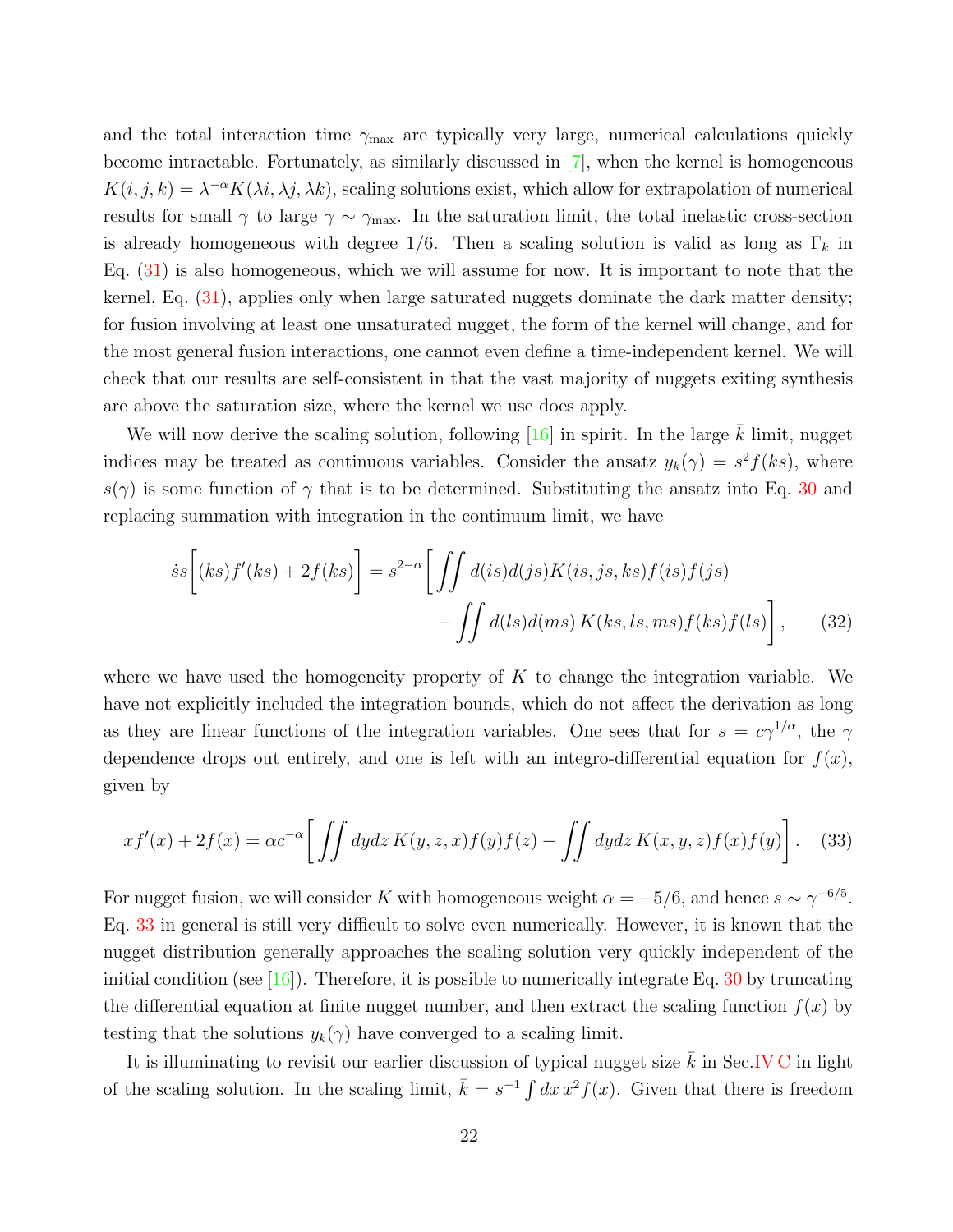to choose  $f(x)$  by rescaling s, we may set  $\bar{k} = s^{-1}$ . Then the scaling limit simply becomes

<span id="page-22-1"></span>
$$
k^2 y_k(\gamma) \to \frac{k^2}{\bar{k}^2} f\left(\frac{k}{\bar{k}}\right) \,. \tag{34}
$$

In the scaling limit,  $k^2 y_k$  maintains the same shape, centered on  $\overline{k}$ , with a scaling behavior  $\bar{k} \sim \gamma^{6/5}$ , verifying our earlier estimate. For our numerical study, we consider three separate homogeneous  $\Gamma_k$  for the kernel  $K(i, j, k)$ . The three branching ratio forms we consider correspond to

- i) Coagulation: where  $\Gamma_{ij\to k} \sim \delta_{i+j,k}$
- ii) Uniform:  $\Gamma_{ij\to kl} \sim \theta(|k-l|-|i-j|)$ .
- iii) Energy Scaling:  $\Gamma_{ij\to kl} \sim Q_{ij\to kl}^2 \sigma_{k+l}$ , where the heat release  $Q_{ij\to kl}$  is proportional to the change in total surface area for a given reaction. Specifically,  $\Gamma(i + j \rightarrow k + l) \sim$  $[(i^{\frac{2}{3}}+j^{\frac{2}{3}})-(k^{\frac{2}{3}}+l^{\frac{2}{3}})]^2(k^{\frac{1}{3}}+l^{\frac{1}{3}})^2$ , which roughly captures the increase in phase space as the reaction becomes more exothermic.



<span id="page-22-0"></span>FIG. 3. Nugget distribution function at different interaction time  $\gamma$  (right) and specific number fraction as a function of  $\gamma$ . Here, the different line style depicts different assumptions for the branching ratio, with solid/dashed/dotted corresponding to the Energy-Scaling/Uniform/Coagulation branching ratio assumption as described in the main text.

Starting with the initial condition  $y_i(0) = \delta_{i0}$ , Figure [3](#page-22-0) shows  $k^2 y_k(\gamma)$  as a function of nugget number k and a specific nugget branching fraction as a function of interaction time  $\gamma$ . In the continuum limit,  $k^2 y_k(\gamma)$  is interpreted as the differential nugget probability distribution,  $dp(k)/d \log k$ , or the fraction of the nugget number shared by nuggets centered on k within a unit bin in  $\log k$ . We see that the nugget distributions very quickly become dominated by large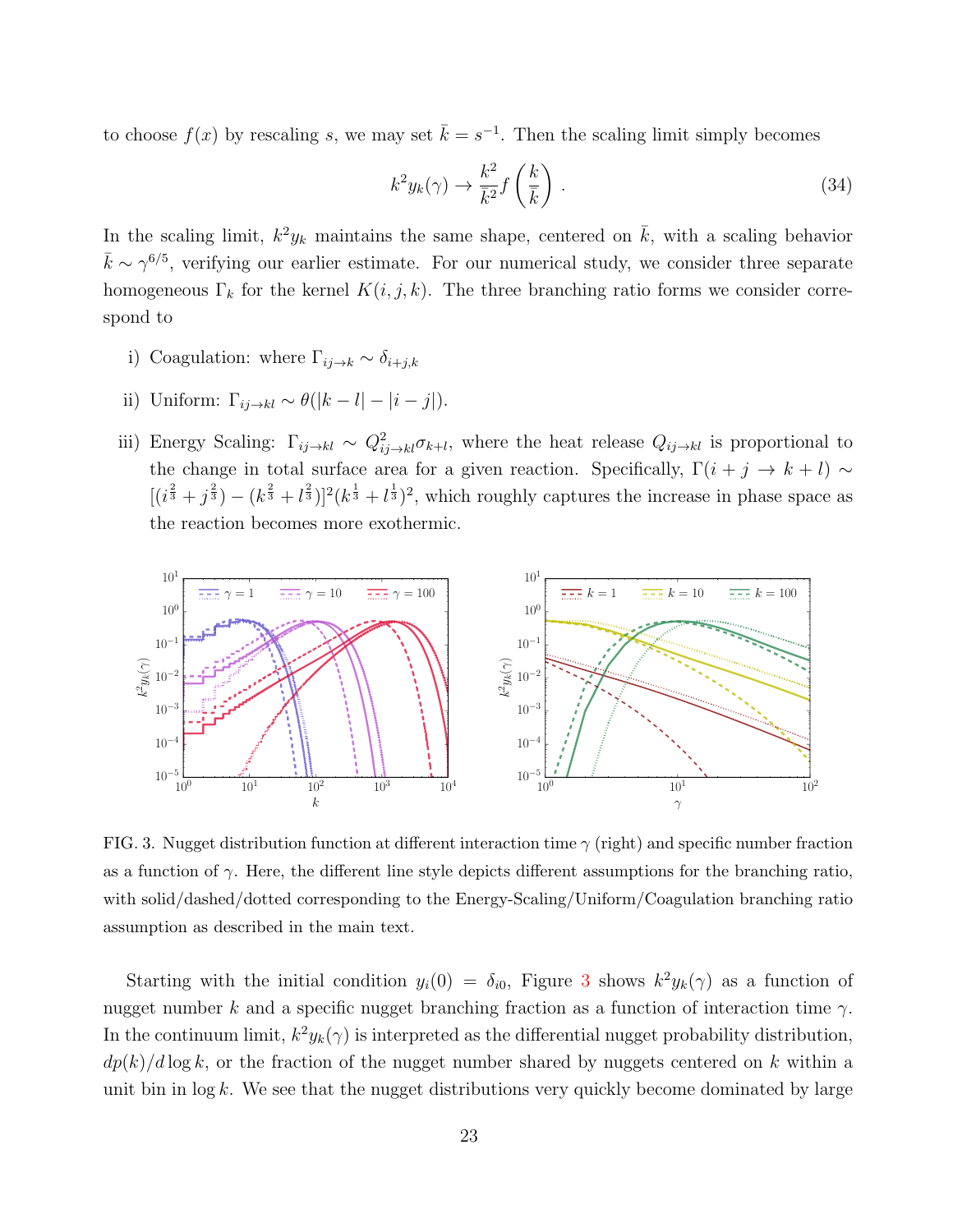

<span id="page-23-1"></span>FIG. 4. (Left) Nugget mass functions  $k^2 y_k(\gamma)$  for different  $\gamma$  and kernel assumptions. The different colors, red/purple/blue show the mass functions for the fusion/energy scaling/uniform assumptions for the kernel respectively. The solid/dashed/dotted line shows the curves for  $\gamma = 10, 20, 100$  respectively. All lines with the same color are seen to converge to a common function  $s^2 f(s)$  accordingly to Eq. [\(34\)](#page-22-1). The blue (uniform) and purple (energy scaling) curves converge to the same function approximately. (Right) The extracted differential nugget density exiting synthesis for  $\bar{M}_{\text{fo}} = 10^9$  GeV (the distribution is proportional to  $s f(s)$ ). A different  $\bar{M}_{\text{fo}}$  simply shifts the x-axis logarithmically while maintaining the shape of the differential distribution.

k even at small interaction time  $\gamma = 100$ . Differences in the branching ratios do not significantly alter the behavior, although a flatter branching ratio tends to enhance the nugget distribution at small k.

Fig. [4](#page-23-1) shows the extracted mass function at different interaction time  $\gamma \in \{10, 20, 100\}$ , in dotted/dashed/solid line for the different branching ratio assumptions. One already sees a convergence to a universal function. At smaller nugget number, the mass functions are significantly broader for branching ratios that include two-to-two processes. Although the difference between the uniform and energy scaling branching ratios are small.

## <span id="page-23-0"></span>E. Large Nugget Formation in the Presence of Bottleneck – Nugget Capture

In this section we consider nugget synthesis in the presence of a bottleneck. As discussed in Sec. [IV E,](#page-23-0) we expect the nugget distributions to be impacted significantly only when both  ${}^{3}X$ and  ${}^{4}X$  are unstable. In this case, the two-to-two fusion processes are halted until larger nuggets  $({}^{5}X$  or  ${}^{6}X$ ) are formed through other processes. For instance,  ${}^{6}X$  can be produced via rare three-<sup>2</sup>X fusions, where a short-lived state <sup>4</sup>X may exist, permitting the reaction  $4X + 2X \rightarrow 6X + 0X$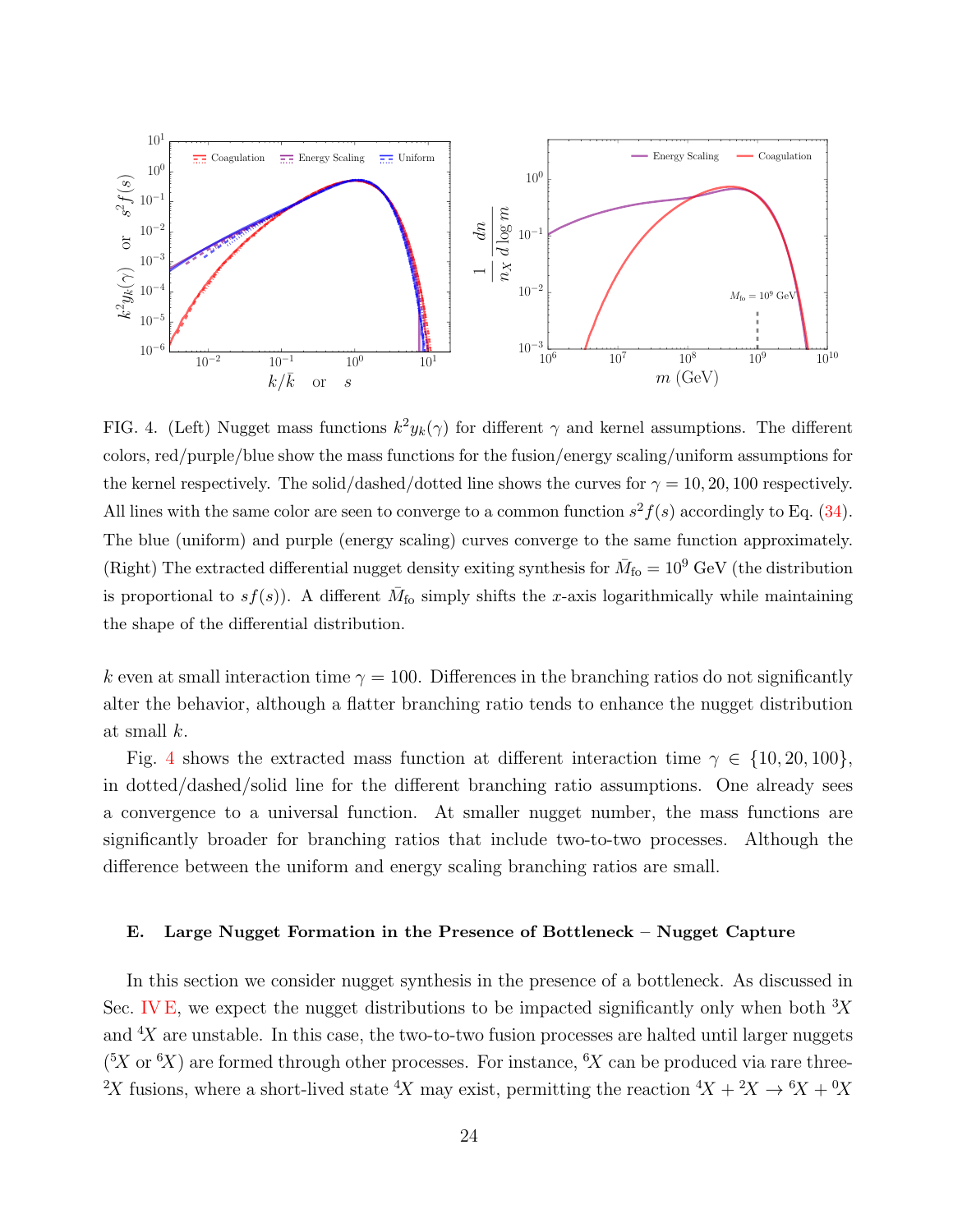to proceed before the <sup>4</sup>X decays. This is analogous to  $3\text{ }^4\text{He} \rightarrow \text{ }^{12}\text{C}$  through the <sup>8</sup>Be resonance. In this case, the  ${}^6X$  now functions as a nucleation site, capturing nearby  ${}^2X$ .

In the limit that the nucleation sites are sparse, the process  $(X + 2X \rightarrow Y+2X)$  with  $\phi$ emissions dominates. Considering only this coagulation process, for large  $k$ , the Boltzmann equation in Eq. [\(20\)](#page-16-1) becomes

$$
\frac{dy_k}{d\gamma} = y_2 \left( y_{k-2} \frac{\langle \sigma v^{(k-2)} + 2X \to {^k}X \rangle \rangle}{\sigma_{\text{o}} \langle v\mathcal{T} \rangle_{\text{o}}} - y_k \frac{\langle \sigma v^{(k)} + 2X \to {^{k+2}}X \rangle \rangle}{\sigma_{\text{o}} \langle v\mathcal{T} \rangle_{\text{o}}} \right). \tag{35}
$$

Working in the saturation limit, and taking the large  $k$  continuum limit, the cross sections will scale as  $\langle \sigma v (kX + 2X \to k+2X) \rangle \simeq \sigma_{\circ} \langle v \mathcal{T} \rangle_{\circ} k^{\frac{2}{3}}$ , and we have

$$
\frac{\partial}{\partial \gamma} \left( k^{\frac{2}{3}} y_k \right) = -\xi \frac{\partial}{\partial k^{\frac{1}{3}}} \left( k^{\frac{2}{3}} y_k \right) , \qquad (36)
$$

where  $\xi = 2y_2/3$  is approximately constant. Analytically, Eq. [\(36\)](#page-24-0) is a simple linear wave equation describing a distribution moving forward in  $k^{\frac{1}{3}}$ -space with speed  $\xi$ . This implies that, for nucleation site populations with roughly the same size  $k$ , the distribution will remain peaked in  $k^{\frac{1}{3}}$ -space at later times. Inclusions of large-large interactions will change the shape of the distributions, but should remain subdominant as long as the nucleation sites remain sparse. The average nugget size for the nucleation sites exiting synthesis can then be approximated by

<span id="page-24-0"></span>
$$
\bar{k}_{\text{fo}} \sim \left(\xi \gamma_{\text{max}}\right)^3 \tag{37}
$$

with  $\gamma_{\text{max}}$  given by Eq. [\(22\)](#page-17-2). Explicitly,

$$
\gamma_{\text{max}} \approx 4 \times 10^4 \sqrt{\frac{g_{*S}^{\text{syn}}}{g_{*}^{\text{syn}}}} \sqrt{\frac{g_{*S}^{\text{syn}}}{10}} \frac{T_{\gamma}^{\text{syn}}}{T_{X}^{\text{syn}}}\left(\frac{T_{X}^{\text{syn}}}{BE_2/28}\right)^2 \times \left(\frac{r_0 m_X}{23}\right)^2 \left(\frac{10 \text{GeV}}{m_X}\right)^2 \left(\frac{400 \text{BE}_2}{m_X}\right)^2 \left(\frac{m_X}{10 \bar{m}_X}\right)^2, \quad (38)
$$

where fiducial values correspond roughly to the benchmark parameters  $\alpha_\phi=0.1$ ,  $m_X=10\,{\rm GeV},$  $m_{\phi} = 10 \,\text{MeV}.$ 

The wave equation description breaks down when  $X$  starts to be depleted, which happens when the fractional DM number contained in the nucleation sites become  $\mathcal{O}(1)$ . If we assume that the probability of a single  $X$  squeezing through the bottleneck at the beginning of synthesis is 2p, then the number density of the nucleation sites will be  $p_{\alpha X}$ . The nucleation sites will evolve linearly until the fractional DM number in nucleation sites,  $p(\xi \gamma)^3$ , is roughly 1/2, at the transition interaction time

$$
\gamma_{\text{trans}} \gtrsim \frac{1}{\xi} \frac{1}{\sqrt[3]{2p}} \,. \tag{39}
$$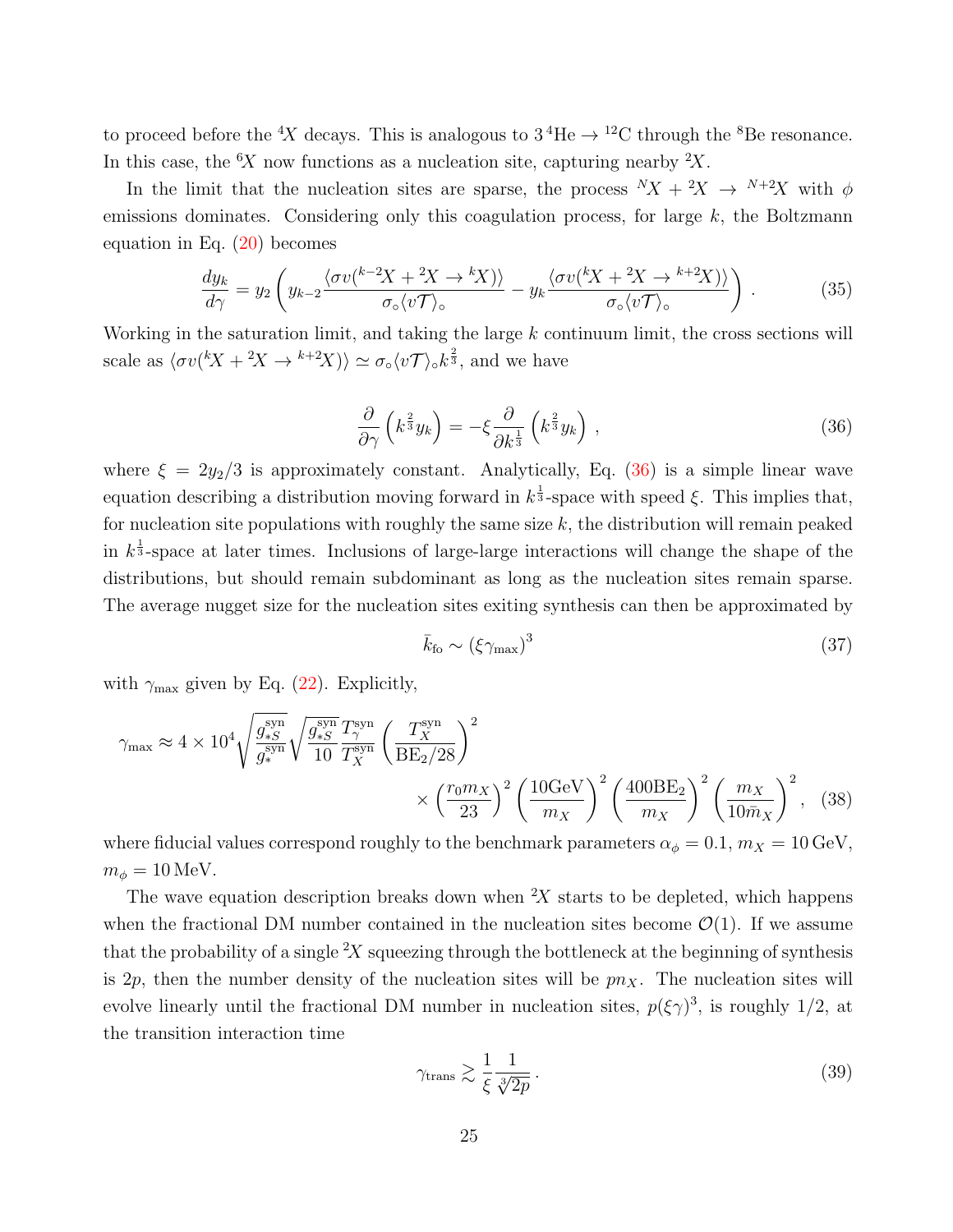

<span id="page-25-1"></span>FIG. 5. Contours of the nugget number,  $k_{\text{fo}}$ , (dashed red), and the typical mass of the nuggets,  $M_{\text{fo}}$ (solid purple) for the large nugget populations exiting darkleosynthesis when a significant bottleneck is present. The coupling is fixed at  $\alpha_{\phi} = 0.03$  (left) and  $\alpha_{\phi} = 0.3$  (right). Similar to Fig. [2,](#page-20-0) the blue shaded region corresponds to inefficient  $2X$  fusion due to small binding energy, and the upper (lower) cutoff for  $m_X$  corresponds to <sup>2</sup>X fusion rate always smaller than Hubble and  $T_{\text{synth}} \lesssim 10 T_{\text{eq}}$ respectively.

At this point, the average nucleation size will be  $\bar{k} \sim 1/(2p)$ . Beyond this point, the <sup>2</sup>X distribution is expected to rapidly become depleted, and the subdominant large-large fusion will become significant. If  $\gamma_{\text{trans}}^3 < \gamma_{\text{max}}^{6/5}$ , the discussion in Sec. [IV C](#page-17-0) will then apply once again, with a scaling law  $\bar{k} \sim \gamma^{5/6}$ .

Fig. [5](#page-25-1) shows the nugget sizes and masses for the nucleation sites exiting synthesis. We have assumed that p is small enough that the  ${}^{2}X$  population always dominates. Compared to Fig. [2,](#page-20-0) the final nugget number and masses are significantly larger due to  $\gamma_{\text{max}}^3$  scaling. This is expected as the fusion rate is controlled by the  $X$  densities which remain relatively large. One may be concerned that the local  $X$  density within a Hubble volume of a nugget may be depleted before  $\gamma_{\text{max}}$  is reached, which would render our calculation invalid. Such a requirement will impose a lower bound on  $p \gtrsim H^3/n_X \sim \frac{\bar{m}_X}{\text{GeV}}$ GeV  $T^3$  $\frac{T^3}{\eta m_{\rm Pl}^3}$ , which is negligibly small when the temperature is of order GeV or smaller.

#### <span id="page-25-0"></span>F. Nugget Distribution and Bottlenecks

Here we present a numerical investigation of the effects of bottlenecks on the nugget distri-bution. In Sec. [IV E](#page-23-0) we argued that a significant bottleneck might occur due to  ${}^{3}X$  and  ${}^{4}X$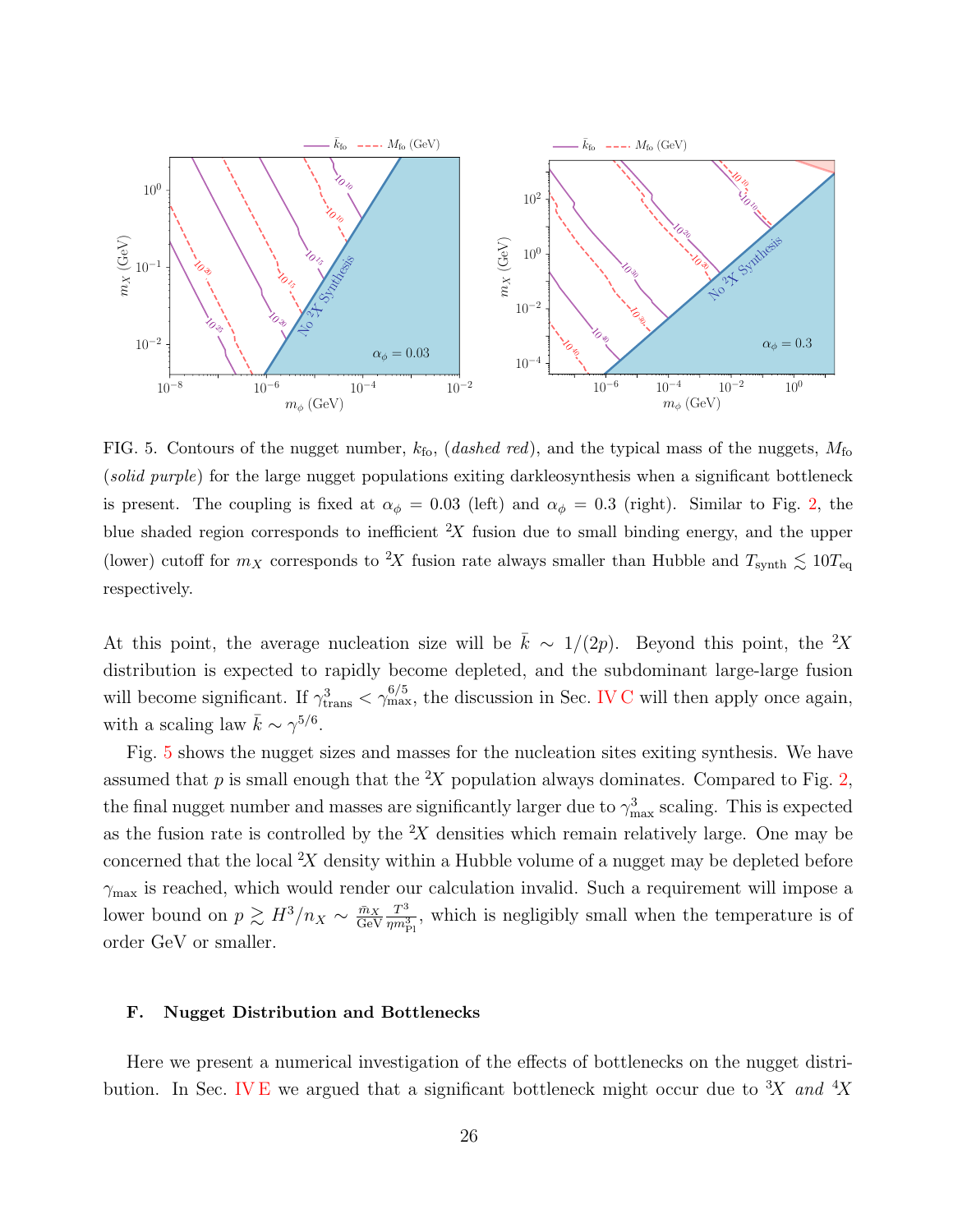both being unstable, while isolated unstable nuggets do not cause significant changes in the nugget distributions.

In order to simulate nugget evolution in this situation, we follow the same setup in Sec. [IV D,](#page-19-0) and use the cross sections in Eq. [\(31\)](#page-20-2). Though Eq. [\(31\)](#page-20-2) is modeled on large-large fusion, the velocity dependence approaches a constant for small-large fusions and describes the bottleneck scenario well. The large-large fusion cross-sections is not fully captured by the kernel, as its temperature dependence is different form the small-large case. Although contributions from large-large interactions is sub-dominant whenever  $p \ll \sqrt{T_{syn}\bar{m}_X/m_X^2} \sim \alpha_{\phi}^{7/8}$  $_\phi^{7/8} (m_\phi/m_X)^{1/4}/10,$ which is relevant for the benchmark cases we have. The Boltzmann equation is truncated at  $k \leq 1000$ , such that all branchings into higher k nuggets are fixed to zero. We also utilize the energy scaling branching ratios, though different branching assumptions do not change the quantitative behavior significantly. The initial conditions are chosen such that  $2y_2 = 1 - p$ and  $6y_6 = p$ . To simulate the effects of bottlenecks, we fix  $y_k = 0$  and  $\Gamma_{kl} = 0$  if  ${}^k\!X$  or  ${}^l\!X$ is unstable. Left of Fig.  $6$  shows the mass distributions for different choices of p. We see that in general, the nugget distributions are separated into two distinct populations: the small <sup>2</sup>X population and large nugget nucleation sites. The distributions for the nucleation sites are strongly peaked, and move forward rapidly as  $\gamma$  increases. The total fraction of DM in the nucleation sites increases as well. Variations in  $p$  simply modify the total nucleation site density. At large  $\gamma$ , one expects the <sup>2</sup>X density to appreciably decrease eventually, although a numerical confirmation is impractical, as it requires including exponentially more terms in the Boltzmann equations.

The right of Fig. [6](#page-27-4) also shows a comparison of different nugget functions when including extra bottlenecks at  $k = 9$  for the dashed line (and also 10 for the dotted line), while fixing  $p = 10^{-5}$ . With only one extra bottleneck at  $k = 9$ , the mass functions quickly move beyond the bottleneck and become indistinguishable from the ones without the  $k = 9$  bottleneck. While for the case with two bottlenecks at  $k = 9, 10$ , no larger nuggets are produced beyond  $k = 8$ . This confirms our expectations, where isolated bottlenecks do not change the nugget distribution while multiple consecutive bottlenecks can bring fusion processes to a halt.

## <span id="page-26-0"></span>V. CONCLUSIONS

We have studied the early Universe synthesis of many-particle bound states of ADM, or nuggets. We unified the treatment of synthesis with a quantitative calculation, in our companion paper [\[4\]](#page-28-1), of the properties of the bound state, utilizing effective field theory tools developed in nuclear physics. Within our model, the typical nugget size exiting early Universe synthesis can be many orders of magnitude larger than has been estimated in previous treatments of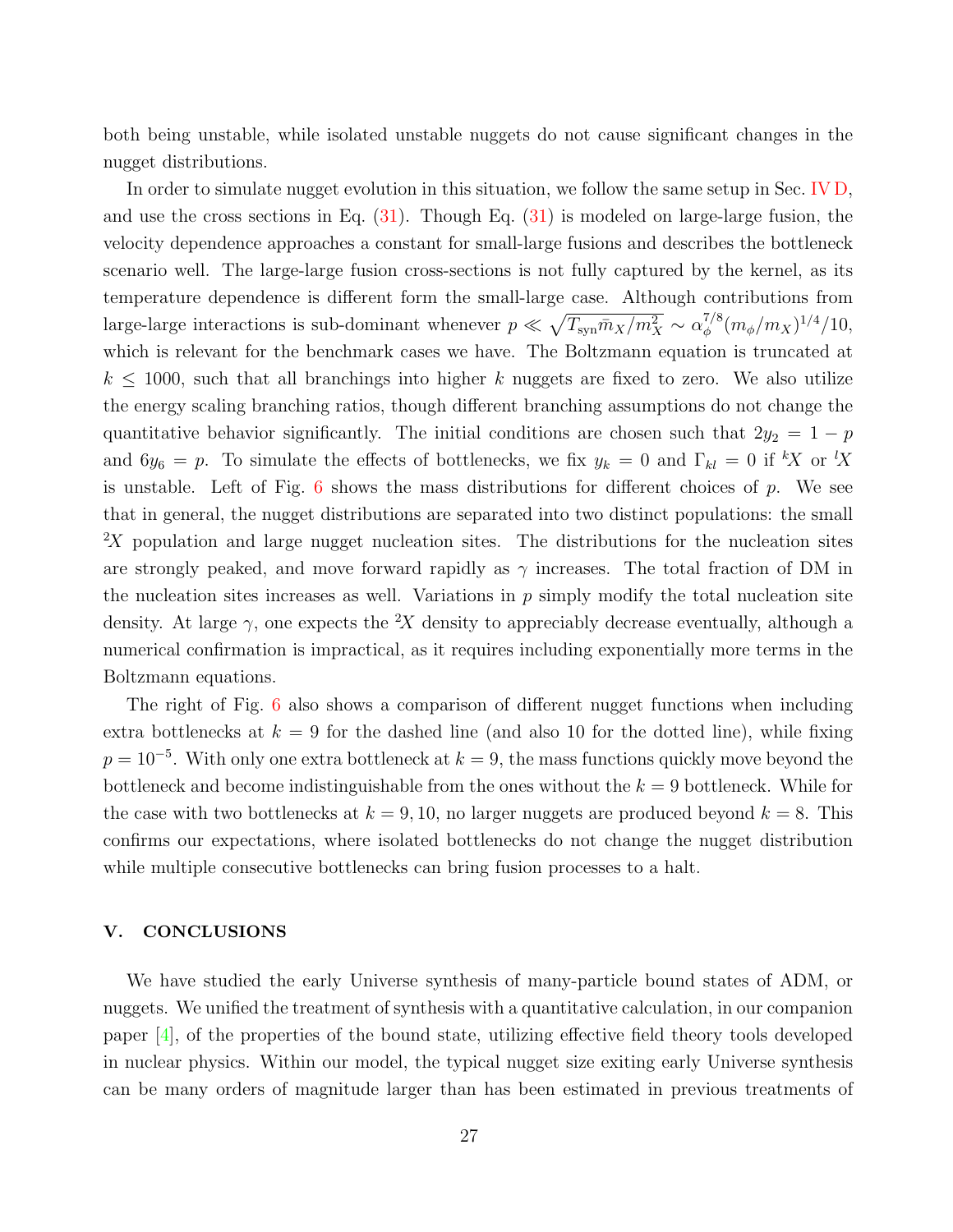

<span id="page-27-4"></span>FIG. 6. Left: Nugget mass function at different interaction time  $\gamma$ , with two bottlenecks at  $k = 3, 4$ . The solid/dashed/dotted corresponds to p equals to  $10^{-4}/10^{-5}/10^{-6}$  respectively. Right: Nugget mass function for fixed  $p = 10^{-5}$ , with solid/dashed/dotted corresponding no additional bottleneck, additional bottleneck at  $k = 9$ , and additional bottleneck at  $k = 9, 10$ . The solid and dotted lines are indistinguishable at  $\gamma = 2, 10$ , while for the dotted line only a very small population extends beyond the  $k = 8$  bin.

many-particle bound states of dark matter. We derived a nugget mass function, describing the dark matter energy distribution in nuggets of different sizes, from the Boltzmann equation. We found that inclusion of the analog of baryon-number-transfer nuclear fusion reactions in addition to radiative fusion reactions generates a broader nugget distribution.

With a quantitatively derived nugget mass function exiting early Universe synthesis, we are now in a position to study the late Universe cosmology of ADM nuggets. This is the subject of our next investigation.

## <span id="page-27-0"></span>ACKNOWLEDGMENTS

We thank Dorota Grabowska, Tom Melia, Mark Wise, and Yue Zhang for comments on the draft and Martin Savage for discussions. HL and KZ are supported by the DoE under contract DE-AC02-05CH11231. HL is also supported by NSF grant PHY-1316783. MG is supported by the Murdock Charitable Trust.

<span id="page-27-3"></span><span id="page-27-2"></span><span id="page-27-1"></span><sup>[1]</sup> K. Petraki and R. R. Volkas, [Int. J. Mod. Phys.](http://dx.doi.org/10.1142/S0217751X13300287) A28, 1330028 (2013), [arXiv:1305.4939 \[hep-ph\].](http://arxiv.org/abs/1305.4939)

<sup>[2]</sup> K. M. Zurek, [Phys. Rept.](http://dx.doi.org/10.1016/j.physrep.2013.12.001) 537, 91 (2014), [arXiv:1308.0338 \[hep-ph\].](http://arxiv.org/abs/1308.0338)